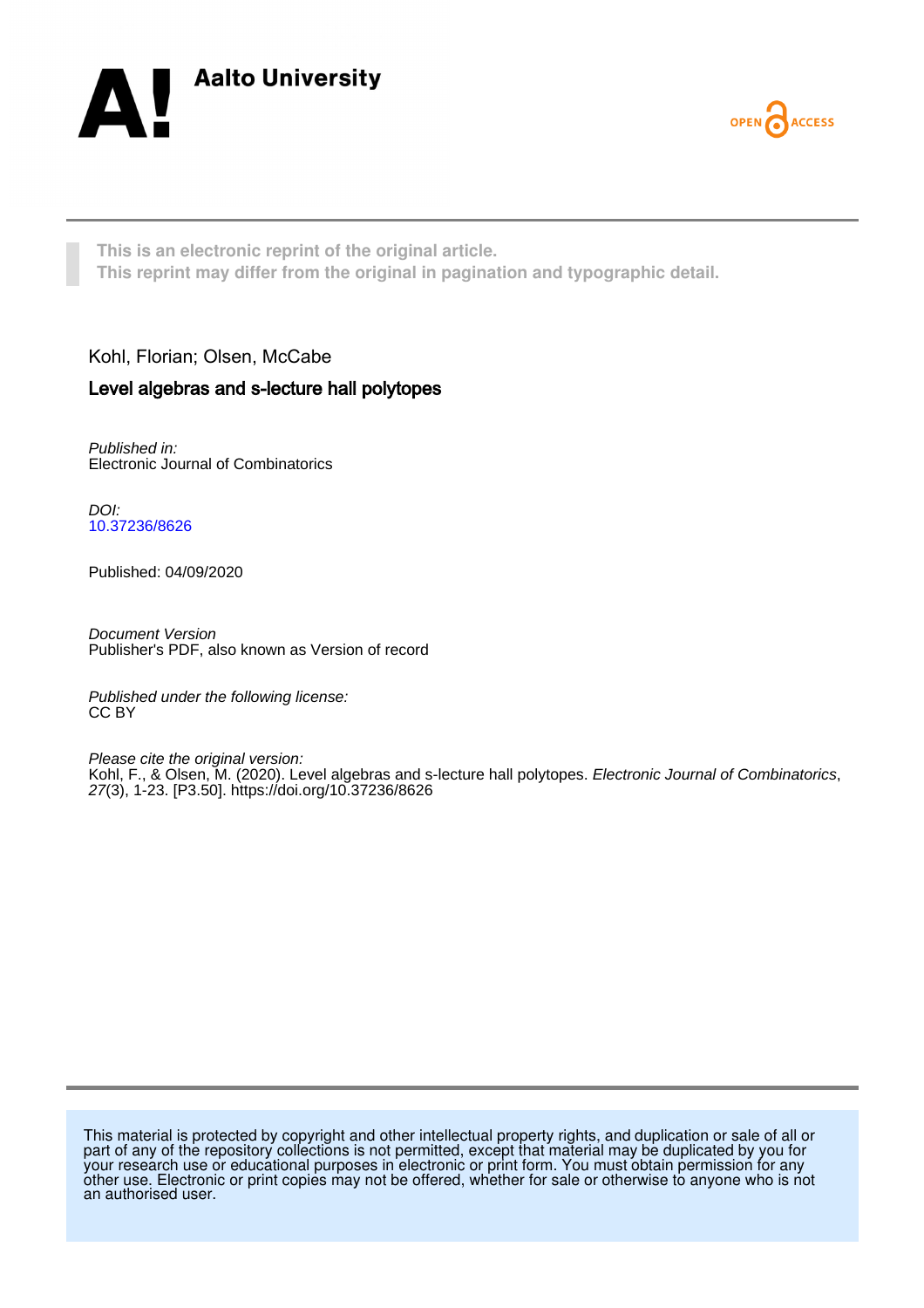# Level algebras and s-lecture hall polytopes

Florian Kohl<sup>∗</sup>

Department of Mathematics and Systems Analysis Aalto University Espoo, Finland

florian.kohl@aalto.fi

McCabe Olsen

Department of Mathematics Rose-Hulman Institute of Technology Terre Haute, IN 47803, U.S.A.

olsen@rose-hulman.edu

Submitted: Mar 28, 2019; Accepted: Aug 13, 2020; Published: Sep 4, 2020 c The authors. Released under the CC BY license (International 4.0).

#### Abstract

Given a family of lattice polytopes, a common endeavor in Ehrhart theory is the classification of those polytopes in the family that are Gorenstein, or more generally level. In this article, we consider these questions for s-lecture hall polytopes, which are a family of simplices arising from s-lecture hall partitions. In particular, we provide concrete classifications for both of these properties purely in terms of sinversion sequences. Moreover, for a large subfamily of s-lecture hall polytopes, we provide a more geometric classification of the Gorenstein property in terms of its tangent cones. We then show how one can use the classification of level s-lecture hall polytopes to construct infinite families of level **s**-lecture hall polytopes, and to describe level  $s$ -lecture hall polytopes in small dimensions.

Mathematics Subject Classifications: 52B20, 05A17, 13H10, 13P99

## <span id="page-1-0"></span>1 Introduction

Let  $P \subset \mathbb{R}^n$  be a convex lattice polytope. It is a common question in Ehrhart theory to determine whether  $P$  is a *Gorenstein* polytope, that is, whether the associated semigroup algebra of P is Gorenstein. Gorenstein polytopes are also of interest within geometric combinatorics, as Gorenstein polytopes can be characterized in purely geometric terms.

<sup>∗</sup>Supported by Academy of Finland project number 324921.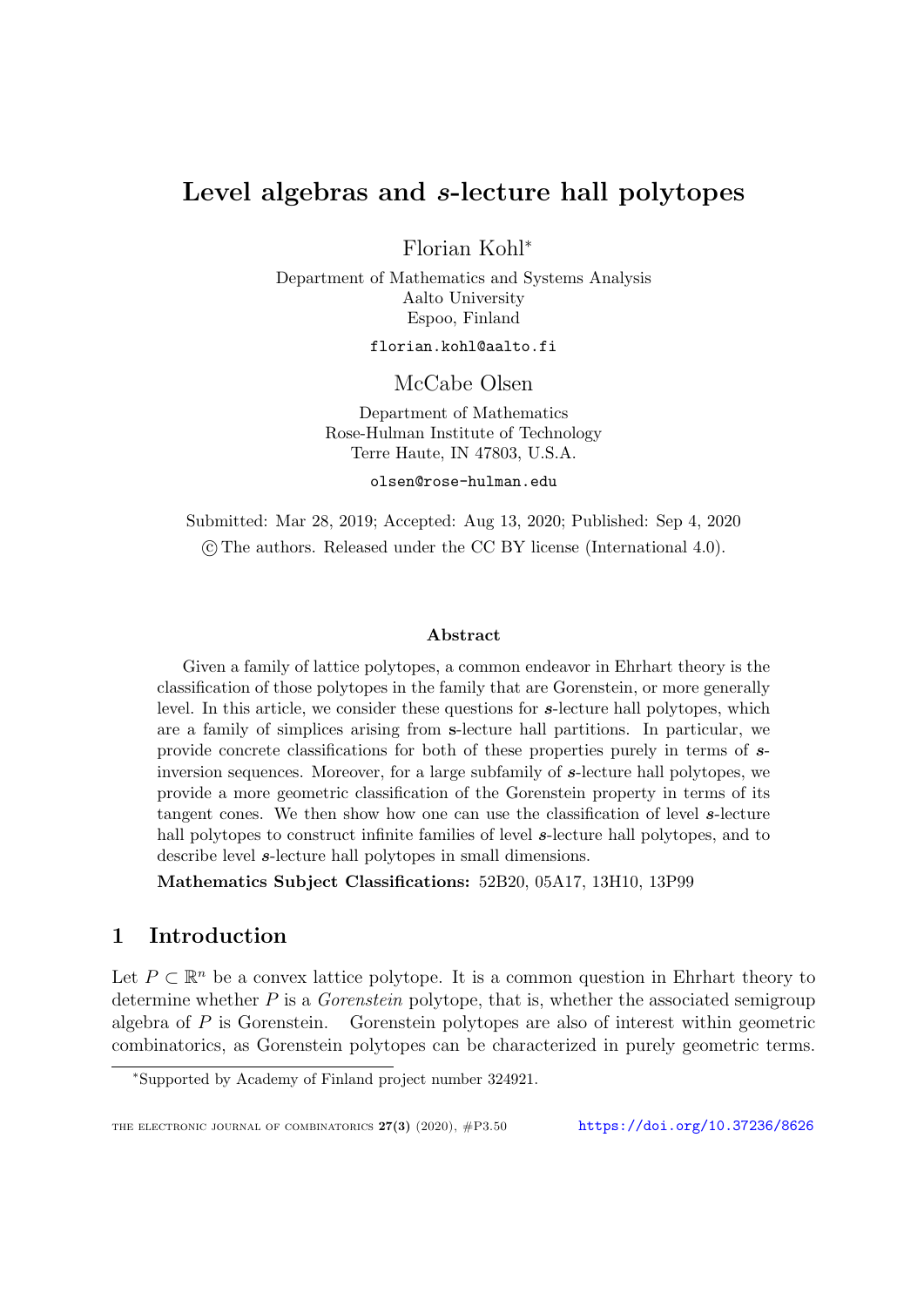Particularly, P is Gorenstein if and only there is some integer dilate  $cP$  which is a reflexive polytope [\[DNH97\]](#page-21-0). Likewise, the Gorenstein property is equivalent to the interesting enumerative property that the Ehrhart  $h^*$ -polynomial of  $P$  has palindromic coefficients [\[Sta78\]](#page-23-0). Gorenstein polytopes are also of interest in algebraic geometry for a variety of reasons, including connections to mirror symmetry (see, e.g., [\[Bat94\]](#page-20-0) and [\[CLS11,](#page-21-1) Section 8.3]). Roughly speaking, a pair of reflexive lattice polytopes gives rise to a mirror pair of Calabi–Yau manifolds. We recommend [\[Cox15\]](#page-21-2) for an excellent survey article about reflexive polytopes and their connection to mirror symmetry. Subsequently, classifications of the Gorenstein property have been extensively studied and are known for many families including order polytopes [\[Sta86,](#page-23-1) [Hib87\]](#page-21-3), twinned poset polytopes [\[HM16\]](#page-21-4), and r-stable  $(n, k)$ -hypersimplices [\[HS16\]](#page-22-0).

Gorenstein algebras are intimately related to level algebras. We say that  $P$  is a level polytope if its associated semigroup algebra is a level algebra, a generalization of Gorenstein algebras. Classifying level polytopes has not been studied to nearly the same degree as detecting the Gorenstein property (see, e.g., [\[EHHSM15,](#page-21-5) [HY18a\]](#page-22-1)). However, in addition to the independent interest in level algebras, if  $P$  is level, we obtain nontrivial inequalities on the coefficients of the Ehrhart  $h^*$ -polynomial, which are not satisfied for general lattice polytopes (see, e.g., [\[Sta96\]](#page-23-2)).

One family of well-studied polytopes are the s-lecture hall polytopes. For a given  $s \in \mathbb{Z}_{\geqslant 1}^n$ , the *s*-lecture hall polytope is the simplex defined by

$$
\mathbf{P}_n^{(s)} \coloneqq \left\{ \boldsymbol{\lambda} \in \mathbb{R}^n \, : \, 0 \leqslant \frac{\lambda_1}{s_1} \leqslant \frac{\lambda_2}{s_2} \leqslant \cdots \leqslant \frac{\lambda_n}{s_n} \leqslant 1 \right\}.
$$

In the literature, s-lecture hall polytopes are also sometimes called  $s$ -lecture hall simplices. These polytopes arise from the extensively investigated s-lecture hall partitions, introduced by Bousquet-Mélou and Eriksson [\[BME97a,](#page-21-6) [BME97b\]](#page-21-7). To quote Savage and Schuster from [\[SS12\]](#page-22-2): "Since their discovery, s-lecture hall partitions and their generalizations have emerged as fundamental tools for interpreting classical partition identities and for discovering new ones." Though many algebraic and geometric properties of s-lecture hall polytopes are known (see, e.g., [\[Sav16\]](#page-22-3)), there is not an explicit full characterization of the Gorenstein property and there are no known levelness results to date.

Our focus is to determine a classification of the Gorenstein and level properties in slecture hall polytopes. In particular, we provide a full characterization for the Gorenstein property. We also give another more geometric characterization in the case that  $s$  has at least one index i,  $1 < i \leq n$ , such that  $gcd(s_{i-1}, s_i) = 1$ . These main results on the Gorenstein property are as follows:

<span id="page-2-0"></span>**Theorem 1.** Let  $s \in \mathbb{Z}_{\geqslant 1}^n$ . Then  $\mathbf{P}_n^{(s)}$  is Gorenstein if and only if there exists  $c \in \mathbb{Z}^{n+1}$ satisfying  $c_1 = 1$ ,

$$
c_j s_{j-1} = c_{j-1} s_j + \gcd(s_{j-1}, s_j)
$$

for  $j > 1$ , and

$$
c_{n+1}s_n = 1 + c_n.
$$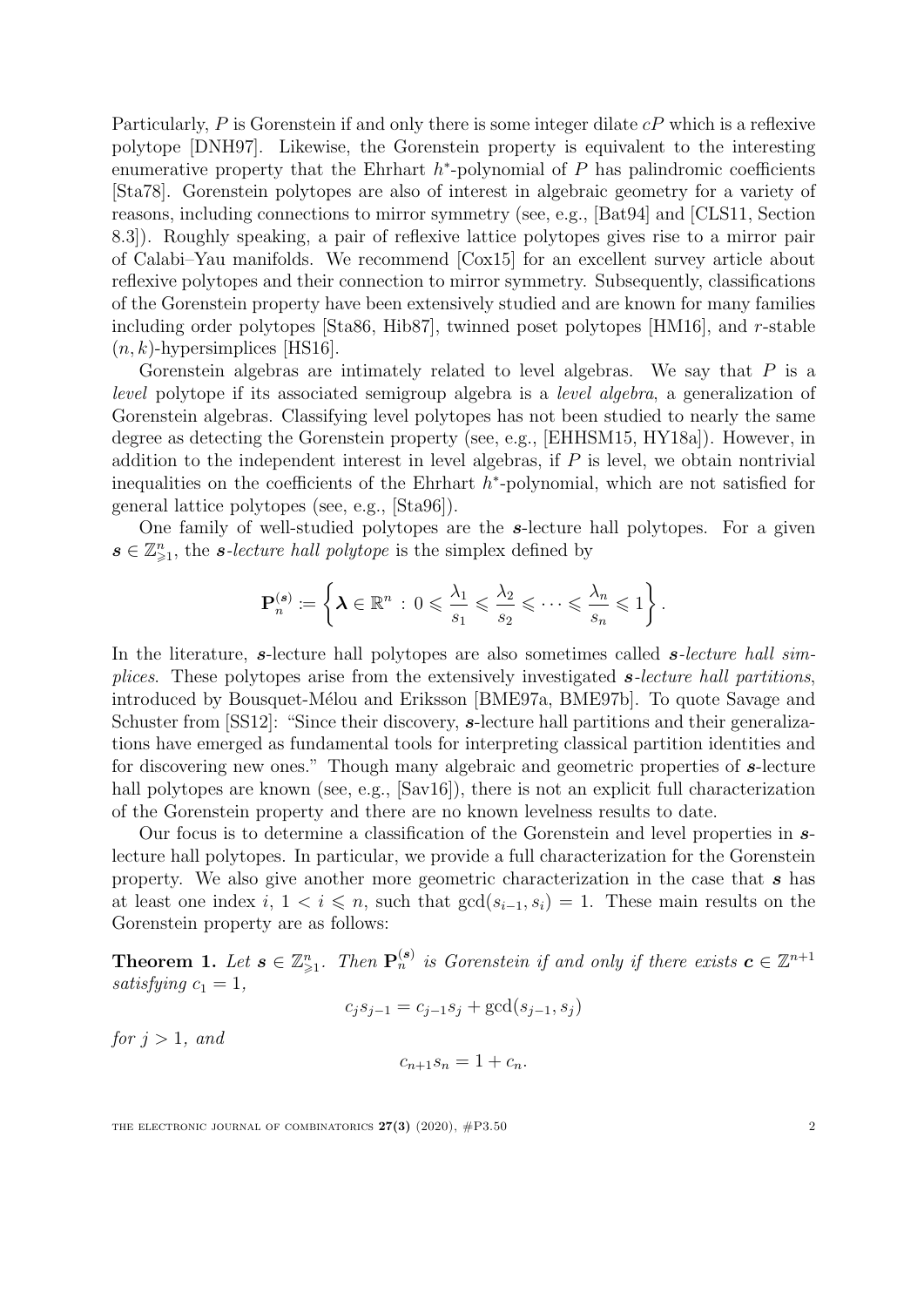The next result is not as general, but it guarantees that, under the condition that  $gcd(s_{i-1}, s_i) = 1$  for some  $1 \leq i \leq n$ , if the two vertex cones of  $\mathbf{P}_n^{(s)}$  at  $(0, 0, \ldots, 0)$ and at  $(s_1, s_2, \ldots, s_n)$  are Gorenstein, then  $\mathbf{P}_n^{(s)}$  is Gorenstein. While we will use this geometric perspective in the proof, we give an equivalent reformulation highlighting that the Gorenstein condition is an explicit condition on s.

<span id="page-3-0"></span>**Theorem 2.** Let  $s \in \mathbb{Z}_{\geq 1}^n$  be such that  $gcd(s_{i-1}, s_i) = 1$  for some  $1 < i \leq n$ . The polytope  $\mathbf{P}_n^{(s)}$  is Gorenstein if and only if for all  $j\geqslant 2$ 

<span id="page-3-2"></span>
$$
\frac{\gcd(s_{j-1}, s_j)}{s_{j-1}} + \sum_{k=1}^{j-1} \frac{\gcd(s_{k-1}, s_k)}{s_{k-1}s_k} \quad and \quad \frac{\gcd(s_{n-j+2}, s_j)}{s_{n-j+1}} + \sum_{k=1}^{j-1} \frac{\gcd(s_{n-k+2}, s_{n-k+1})}{s_{n-k+2}s_{n-k+1}} \tag{1}
$$

are integers where  $s_0 = s_{n+1} = 1$ .

Remark 3. It is straightforward to show that  $\mathbf{P}_n^{(s)}$  is Gorenstein if and only if  $P_{n+1}^{(1,s)}$  is Gorenstein, as  $P_{n+1}^{(1,s)}$  is the lattice pyramid over  $\mathbf{P}_n^{(s)}$ . Since  $P_{n+1}^{(1,s)}$  satisfies the conditions of Theorem [2,](#page-3-0) one can apply Theorem [2](#page-3-0) to *any* s-lecture hall polytope.

Moreover, we provide a characterization for levelness. For a given s, let  $I_n^{(s)} := \{e \in I_n^{(s)}\}$  $\mathbb{Z}_{\geqslant 0}^n : 0 \leqslant e_i < s_i$  be the set of *s*-inversion sequences. Given  $e \in I_n^{(s)}$ , let asc $(e)$  be the ascent number of **e** and let  $I_{n,k}^{(s)}$  denote the set of inversion sequences with ascent number k. Furthermore, for two inversion sequences  $e_1, e_2 \in I_n^{(s)}$ , we say that  $e_1 + e_2$ is the inversion sequence formed by componentwise addition where the ith component is considered modulo  $s_i$ . These notions will be defined more thoroughly later sections. Our characterization is the following theorem:

<span id="page-3-3"></span>**Theorem 4.** Let  $\mathbf{s} = (s_1, s_2, \ldots, s_n)$  and let  $r = \max\{\text{asc}(\mathbf{e}) : \mathbf{e} \in \mathbf{I}_n^{(\mathbf{s})}\}\$ . Then  $\mathbf{P}_n^{(\mathbf{s})}$  is level if and only if for any  $e \in I_{n,k}^{(s)}$  with  $1 \leq k < r$  there exists some  $e' \in I_{n,1}^{(s)}$  $\binom{s}{n,1}$  such that  $(\boldsymbol{e}+\boldsymbol{e}')\in \mathbf{I}_{n,k+1}^{(\boldsymbol{s})}.$ 

The structure of this manuscript is as follows. In Section [2,](#page-3-1) we provide all necessary background, definitions, notation, and terminology. The focus of Section [3](#page-8-0) is proving the Gorenstein classifications. In Section [4,](#page-12-0) we prove the characterization of the level property. We conclude in Section [5](#page-19-0) with some potential ways to improve and extend these results and other future directions.

## <span id="page-3-1"></span>2 Background

In this section, we provide the necessary terminology and background literature for our results. Specifically, we review lattice polytopes and Ehrhart theory, Gorenstein algebras and level algebras, and the polyhedral geometry of  $s$ -lecture hall partitions. Subsequently, some or all of these subsections may be safely skipped by the experts.

THE ELECTRONIC JOURNAL OF COMBINATORICS  $27(3)$  (2020),  $\#P3.50$  3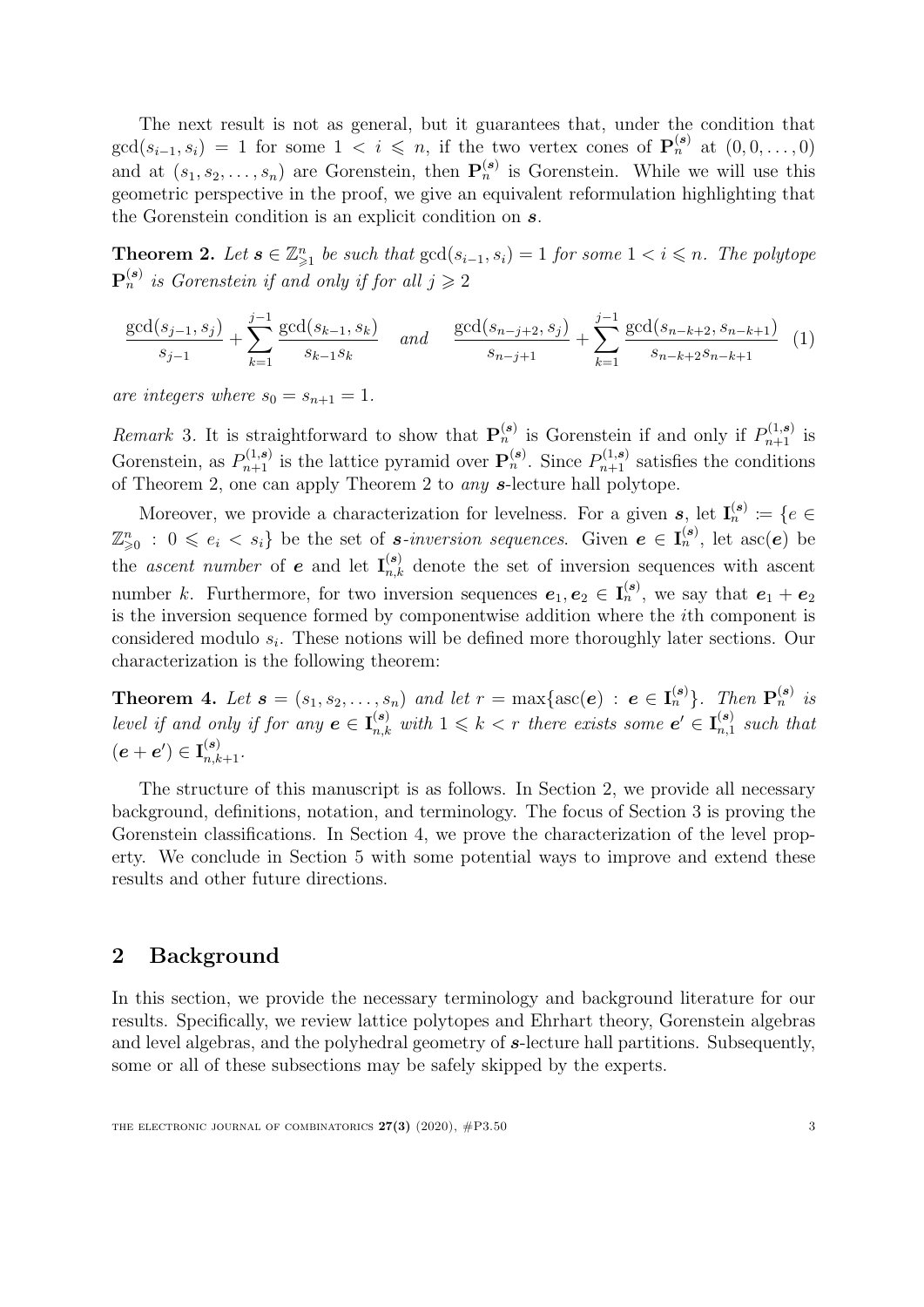#### 2.1 Lattice polytopes and Ehrhart theory

A polytope  $P \subset \mathbb{R}^n$  is the convex hull of finitely many points in  $\mathbb{R}^n$ , i.e,

$$
P = \text{conv}\{\boldsymbol{v}_1,\ldots,\boldsymbol{v}_r\} := \left\{\sum_{i=1}^r \lambda_i \boldsymbol{v}_i \colon \lambda_i \geqslant 0, \sum \lambda_i = 1, \boldsymbol{v}_i \in \mathbb{R}^n\right\}.
$$

The inclusion-minimal set V such that  $P = \text{conv}\{v : v \in V\}$  is called the vertex set, and its elements are called the *vertices of P*. The polytope P is a *lattice* polytope if  $V \subset \mathbb{Z}^n$ . The Ehrhart polynomial  $i(P, t): \mathbb{Z}_{\geq 1} \to \mathbb{Z}_{\geq 1}$  of P is the function

$$
i(P, t) \coloneqq \#(tP \cap \mathbb{Z}^n)
$$

which agrees with polynomial in the variable t of degree  $d = \dim(P)$  by a result of Ehrhart [\[Ehr62\]](#page-21-8). The *Ehrhart series* of  $P$  is the rational generating function

$$
1 + \sum_{t \ge 1} i(P, t) z^t = \frac{h^*(P, z)}{(1 - z)^{d+1}},
$$

where the numerator is the polynomial

$$
h^*(P, z) = \sum_{j=0}^d h_j^*(P) z^j,
$$

which we call the  $Ehrhart$   $h^*$ -polynomial of  $P$ . The coefficient vector

 $h^*(P) = (h_0^*(P), h_1^*(P), \ldots, h_d^*(P))$  is known as the  $h^* \text{-vector}$ . If the polytope is clear from context, we will simplify our notation to  $(h_0^*, h_1^*, \ldots, h_d^*)$ . By a result of Stanley [\[Sta80\]](#page-23-3), we know that  $h_j^*(P) \in \mathbb{Z}_{\geqslant 0}$  for all j. Many additional properties are known about Ehrhart  $h^*$ -polynomials (see, e.g, [\[BR15,](#page-21-9) [Hib92\]](#page-21-10)). Classifying the set of  $h^*$ -vectors is one of the most important open problems in Ehrhart theory. Therefore, inequalities for the coefficients are of special interest, see [\[Sta09,](#page-23-4) [Sta16,](#page-23-5) [Hib90,](#page-21-11) [Sta91\]](#page-23-6). Hofscheier, Katthän, and Nill proved a structural result about  $h^*$ -vectors, see [\[HKN18,](#page-21-12) Theorem 3.1], where they showed that if the integer points of a lattice polytope  $P$  span the integer lattice, then  $h^*(P, z)$  cannot have internal zeros. There are even some universal inequalities for h<sup>\*</sup>-vectors, i.e., inequalities independent of the degree and the dimension of the polytope, see [\[BH18\]](#page-20-1).

Given a lattice polytope P with vertex set  $V(P)$ , define the *cone over* P to be

$$
\text{cone}(P) := \text{span}_{\mathbb{R}_{\geq 0}} \{ (\boldsymbol{v}, 1) : \boldsymbol{v} \in V(P) \} \subset \mathbb{R}^n \times \mathbb{R}.
$$

Let **v** be a vertex of P. The vertex cone of P at **v** is defined as

$$
T_{\boldsymbol{v}}(P) \coloneqq \{ \boldsymbol{v} + \lambda(\boldsymbol{x} - \boldsymbol{v}) \colon \boldsymbol{x} \in P, \lambda \geqslant 0 \}.
$$

The vertex cone  $T_{\nu}(P)$  is also known as the *tangent cone* of P at v. Let F be a facet of a lattice polytope P (cone(P), respectively) corresponding to  $\langle \mathbf{a}_F , \mathbf{x} \rangle = b_F$ , where  $a_F$  is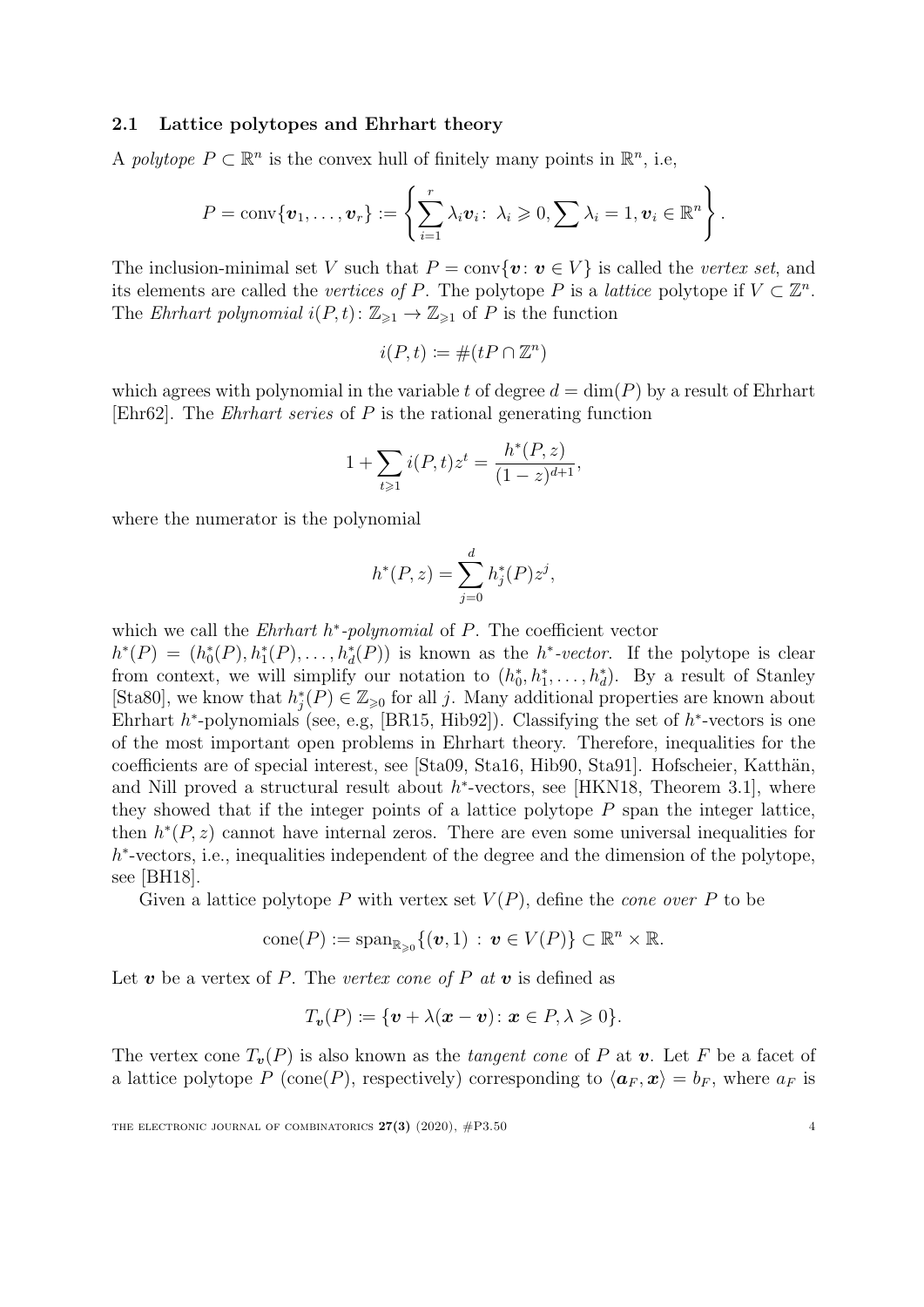primitive. If  $|\langle a_F , x \rangle - b| = d$ , then we say that  $x \in P$  (or  $x \in \text{cone}(P)$ , respectively) has lattice distance d to F.

Let k be an algebraically closed field of characteristic zero. We define the  $affine$ semigroup algebra of P to be

$$
k[P] \coloneqq k[\text{cone}(P) \cap \mathbb{Z}^{n+1}] = k[\boldsymbol{x}^{\boldsymbol{p}} \cdot y^m : (\boldsymbol{p}, m) \in \text{cone}(P) \cap \mathbb{Z}^{n+1}] \subset k[x_1^{\pm 1}, \dots, x_n^{\pm 1}, y].
$$

This algebra is known to be a finitely generated, local k-algebra with a natural  $\mathbb{Z}_{\geq 0}$ -grading arising from the y-degree (see, e.g., [\[MS05\]](#page-22-4)). Moreover,  $k[P]$  is Cohen-Macaulay [\[Hoc72\]](#page-22-5). Given the observation that the lattice points  $(p, m) \in \text{cone}(P) \cap \mathbb{Z}^{n+1}$  in the cone are in clear bijection with elements in  $mP \cap \mathbb{Z}^n$ , the Ehrhart polynomial is the Hilbert function for the algebra  $k[P]$ .

We say that  $P$  satisfies the *integer decomposition property* (or IDP for short) if for any  $\boldsymbol{x} \in tP \cap \mathbb{Z}^n$ , there exist t lattice points  $\{\boldsymbol{p}_1, \boldsymbol{p}_2, \ldots, \boldsymbol{p}_t\} \in P \cap \mathbb{Z}^n$  such that  $\boldsymbol{p}_1 + \boldsymbol{p}_2 + \cdots$  $\cdots + p_t = x$ . Equivalently, P satisfies the IDP if the semigroup algebra  $k[P]$  is generated entirely in degree 1.

Suppose that P is a simplex and has vertex set  $\{v_0, \dots, v_d\}$ . The *(half-open)* funda*mental parallelepiped* of P is the bounded region of cone(P) defined as

$$
\Pi_P \coloneqq \left\{ \sum_{i=0}^d \eta_i(\boldsymbol{v}_i, 1) \,:\, 0 \leqslant \eta_i < 1 \right\} \subset \text{cone}(P).
$$

For simplices, we can use the fundamental parallelepiped to compute the Ehrhart  $h^*$ polynomial. In particular, the coefficients are given by

$$
h_i^*(P) = \#\left\{ \boldsymbol{x} \in \Pi_P \cap \mathbb{Z}^{n+1}: \ \boldsymbol{x} = (x_1, \ldots, x_n, i) \right\},\
$$

that is, the number of lattice points at height i in  $\Pi_P$ . For more details and exposition, the reader should consult [\[BR15\]](#page-21-9).

### 2.2 Gorenstein algebras and level algebras

We now provide a brief review of Gorenstein and level algebras. Since we will only be concerned with semigroup algebras of polytopes, we will restrict ourselves to this case. For additional details and expositions, the reader should consult [\[BH93,](#page-20-2) [Sta96\]](#page-23-2) as references.

In commutative algebra, the Gorenstein property of a graded k-algebra  $\mathcal R$  is often defined in terms of the canonical module  $\omega_{\mathcal{R}}$ . In the case of a semigroup algebra  $k[P]$  of a lattice polytope P, Stanley [\[Sta78\]](#page-23-0) explicitly describes the canonical module as

$$
\omega_{k[P]} = k[\text{cone}(P)^\circ \cap \mathbb{Z}^{n+1}]
$$

where cone(P)<sup>o</sup> denotes the relative interior of the cone. We say that  $k[P]$  is *Gorenstein* if there exists  $c \in \mathbb{Z}^{n+1}$  such that

$$
\mathbf{c} + (\text{cone}(P) \cap \mathbb{Z}^{n+1}) = \text{cone}(P)^{\circ} \cap \mathbb{Z}^{n+1},
$$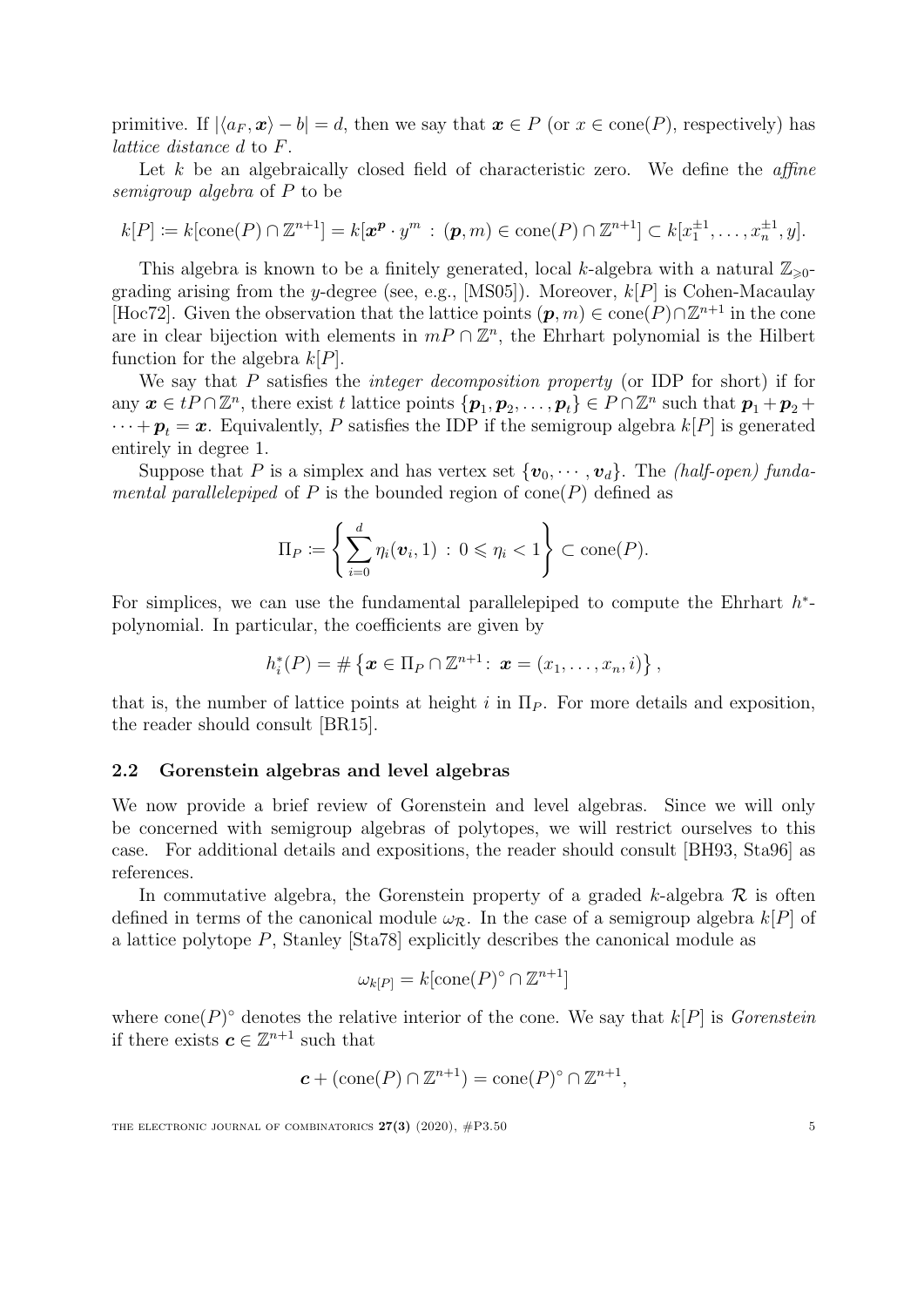and c is called the *Gorenstein point of* cone(P). Equivalently,  $k[P]$  is Gorenstein if and only if there is a  $c \in \mathbb{Z}^{n+1}$  having lattice distance 1 to all facets of cone(P), see [\[BG09,](#page-20-3) Theorem 6.32. Moreover, note that P is Gorenstein if and only if  $h^*(P, z)$  is a palindromic polynomial, see [\[Sta78,](#page-23-0) Theorem 4.4].

One generalization of the Gorenstein property which is also of interest is the level property. We say that  $k[P]$  is level if  $\omega_{k[P]}$  is generated by elements of the same degree, that is,  $\omega_{k[P]}$  has minimal generating set  $\{\sigma_1, \ldots, \sigma_j\}$  such that  $\deg(\sigma_1) = \deg(\sigma_2) =$  $\cdots = \deg(\sigma_i)$ . An equivalent formulation of the level property is often more fruitful for computational purposes. Recall for any  $k[P]$ -module M, the socle of M is soc $(M) \coloneqq \{u \in$  $M : R_{+}u = 0$  where  $R_{+}$  is the ideal generated by the homogeneous non-units of  $k[P]$ . It is equivalent to say that  $k[P]$  is level if for any homogeneous system of parameters  $\theta_1, \ldots, \theta_d$  of  $k[P]$ , all the elements of the graded vector space soc $(k[P]/(\theta_1, \ldots, \theta_d))$  are of the same degree, see [\[Sta96,](#page-23-2) Chapter III, Proposition 3.2].

We can also provide a more concrete description of the level property. We say  $k[P]$  is *level* if there exists some finite collection  $c_1, \ldots, c_m \in \mathbb{Z}^{n+1}$  where

$$
\sum_{i=1}^{m} (c_i + (\text{cone}(P) \cap \mathbb{Z}^{n+1})) = \text{cone}(P)^\circ \cap \mathbb{Z}^{n+1},
$$

and the additional restriction that  $c_{1_{n+1}} = c_{2_{n+1}} = \cdots = c_{m_{n+1}}$ . For a lattice polytope P, we say that P is Gorenstein (respectively, level) if  $k[P]$  is Gorenstein (respectively, level).

### 2.3 Polyhedral geometry of s-lecture hall partitions

In this subsection, we briefly recall relevant properties and results on s-lecture hall cones and s-lecture hall polytopes. For a more in-depth overview of some of these results and many others, the reader should consult the excellent survey of Savage [\[Sav16\]](#page-22-3).

Let  $\mathbf{s} = (s_1, s_2, \dots, s_n) \in \mathbb{Z}_{\geq 1}^n$  be a sequence. Given any **s**-sequence, define the **s**-lecture hall partitions to be the set

$$
L_n^{(s)} := \left\{ \boldsymbol{\lambda} \in \mathbb{Z}^n \, : \, 0 \leqslant \frac{\lambda_1}{s_1} \leqslant \frac{\lambda_2}{s_2} \leqslant \cdots \leqslant \frac{\lambda_n}{s_n} \right\}.
$$

We can associate to the set of s-lecture hall partitions several discrete geometric objects, in particular, the s-lecture hall polytope and the s-lecture hall cone. For a given  $s$ , the s-lecture hall polytope is defined

$$
\mathbf{P}_n^{(s)} \coloneqq \left\{ \boldsymbol{\lambda} \in \mathbb{R}^n : 0 \leqslant \frac{\lambda_1}{s_1} \leqslant \frac{\lambda_2}{s_2} \leqslant \cdots \leqslant \frac{\lambda_n}{s_n} \leqslant 1 \right\} \n= \text{conv}\{(0, \ldots, 0), (0, \ldots, 0, s_i, s_{i+1}, \ldots, s_n) \text{ for } 1 \leqslant i \leqslant n \}.
$$

The Ehrhart  $h^*$ -polynomials of  $\mathbf{P}_n^{(s)}$  have been completely classified. Given s, the set of *s*-inversion sequences is defined as  $I_n^{(s)} \coloneqq \{e \in \mathbb{Z}_{\geqslant 0}^n : 0 \leqslant e_i \leqslant s_i\}$ . For a given  $e \in I_n^{(s)}$ , the ascent set of e is

$$
Asc(e) := \left\{ i \in \{0, 1, \ldots, n-1\} : \frac{e_i}{s_i} < \frac{e_{i+1}}{s_{i+1}} \right\},\
$$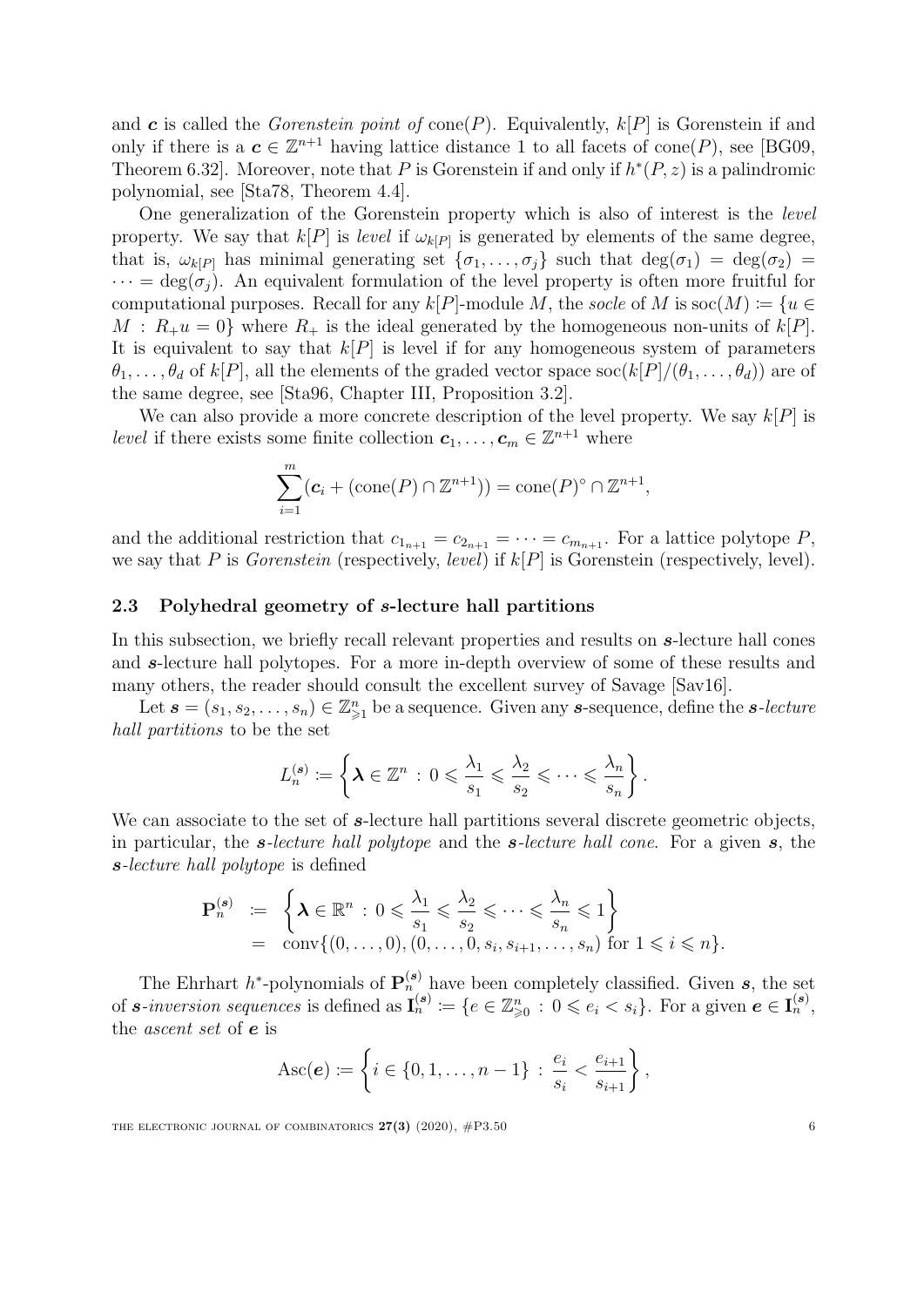with the conventions  $s_0 = 1$ ,  $e_0 = 0$ , and  $asc(e) := #Asc(e)$ . With these definitions, we can give the explicit formulation for the Ehrhart  $h^*$ -polynomials.

**Theorem 5** ([\[SS12,](#page-22-2) Theorem 8]). For a given  $\mathbf{s} \in \mathbb{Z}_{\geqslant 1}^n$ ,

$$
h^*(\mathbf{P}_n^{(\mathbf{s})}, z) = \sum_{\mathbf{e} \in \mathbf{I}_n^{(\mathbf{s})}} z^{\mathrm{asc}(e)}.
$$

The polynomials  $h^*(\mathbf{P}_n^{(s)}, z)$  are known as the *s*-Eulerian polynomials, because they generalize the classical Eulerian polynomials. Let  $\mathfrak{S}_n$  denote the symmetric group of [n]. Given  $\pi = \pi_1 \pi_2 \cdots \pi_n \in \mathfrak{S}_n$ , recall that the *descent statistic* of  $\pi$  is des $(\pi) = \#\{i \in$  $[n-1]$ :  $\pi_i > \pi_{i+1}$ . This statistic on permutations gives rise to one definition of the classical Eulerian polynomial

$$
A_n(z) := \sum_{\pi \in \mathfrak{S}_n} z^{\text{des}(\pi)}.
$$

In the special case of  $\mathbf{s} = (1, 2, \ldots, n)$ , we have

$$
h^*(\mathbf{P}_n^{(1,2,...,n)},z) = \sum_{e \in \mathbf{I}_n^{(1,2,...,n)}} z^{\mathrm{asc}(e)} = \sum_{\pi \in \mathfrak{S}_n} z^{\mathrm{des}(\pi)} = A_n(z).
$$

The s-Eulerian polynomials are known to be real-rooted and, hence, unimodal [\[SV15\]](#page-23-7).

In recent years, s-lecture hall polytopes have been the subject of much additional study (see, e.g,. [\[HOT17,](#page-22-6) [PS13a,](#page-22-7) [PS13b,](#page-22-8) [SV12\]](#page-23-8)). Of particular interest are algebraic and geometric structural results such as Gorenstein and IDP. The second author along with Hibi and Tsuchiya in [\[HOT18\]](#page-22-9) provide some Gorenstein results in particular circumstances. Additionally, the following theorem for IDP holds.

<span id="page-7-0"></span>**Theorem 6** ([\[BS20,](#page-21-13) Theorem 2.1]).  $\mathbf{P}_n^{(s)}$  has the IDP.

A proof for the case of monotonic s-sequences was given by the second author with Hibi and Tsuchiya in [\[HOT18\]](#page-22-9) which Bränden and Solus [\[BS20\]](#page-21-13) show can be extended to any  $s$ when they prove that all *s*-lecture hall order polytopes have the IDP. Moreover, in [\[BL20,](#page-21-14) Conjecture 5.4 it is conjectured that for any  $s$ ,  $\mathbf{P}_n^{(s)}$  possesses a regular, unimodular triangulation.

For a given s, the s-lecture hall cone is defined to be

$$
\mathcal{C}_n^{(\bm{s})} \coloneqq \left\{\bm{\lambda} \in \mathbb{R}^n \, : \, 0 \leqslant \frac{\lambda_1}{s_1} \leqslant \frac{\lambda_2}{s_2} \leqslant \cdots \leqslant \frac{\lambda_n}{s_n} \right\},
$$

and whose integer points are exactly the s-lecture hall partitions. These objects are also related to s-lecture hall polytopes in that  $\mathcal{C}_n^{(s)}$  arises as the vertex cone of  $\mathbf{P}_n^{(s)}$  at the origin  $(0,\ldots,0)$ . It is important to realize that  $\mathcal{C}_n^{(s)}$  is not the same object as cone  $(\mathbf{P}_n^{(s)})$ . In fact,  $\mathcal{C}_n^{(s)}$  is the image of the map  $q_0: \text{ cone}(\mathbf{P}_n^{(s)}) \to \mathbb{R}^n, (\pmb{x}, h) \mapsto \pmb{x}, \text{ where } \pmb{x} \in h\mathbf{P}_n^{(s)}.$  The s-lecture hall cones have been studied extensively (see, e.g.,  $[BBK^+15, BBK^+16, OIs18]$  $[BBK^+15, BBK^+16, OIs18]$  $[BBK^+15, BBK^+16, OIs18]$  $[BBK^+15, BBK^+16, OIs18]$ ) and the following Gorenstein results for the s-lecture hall cones are particularly of interest for our purposes.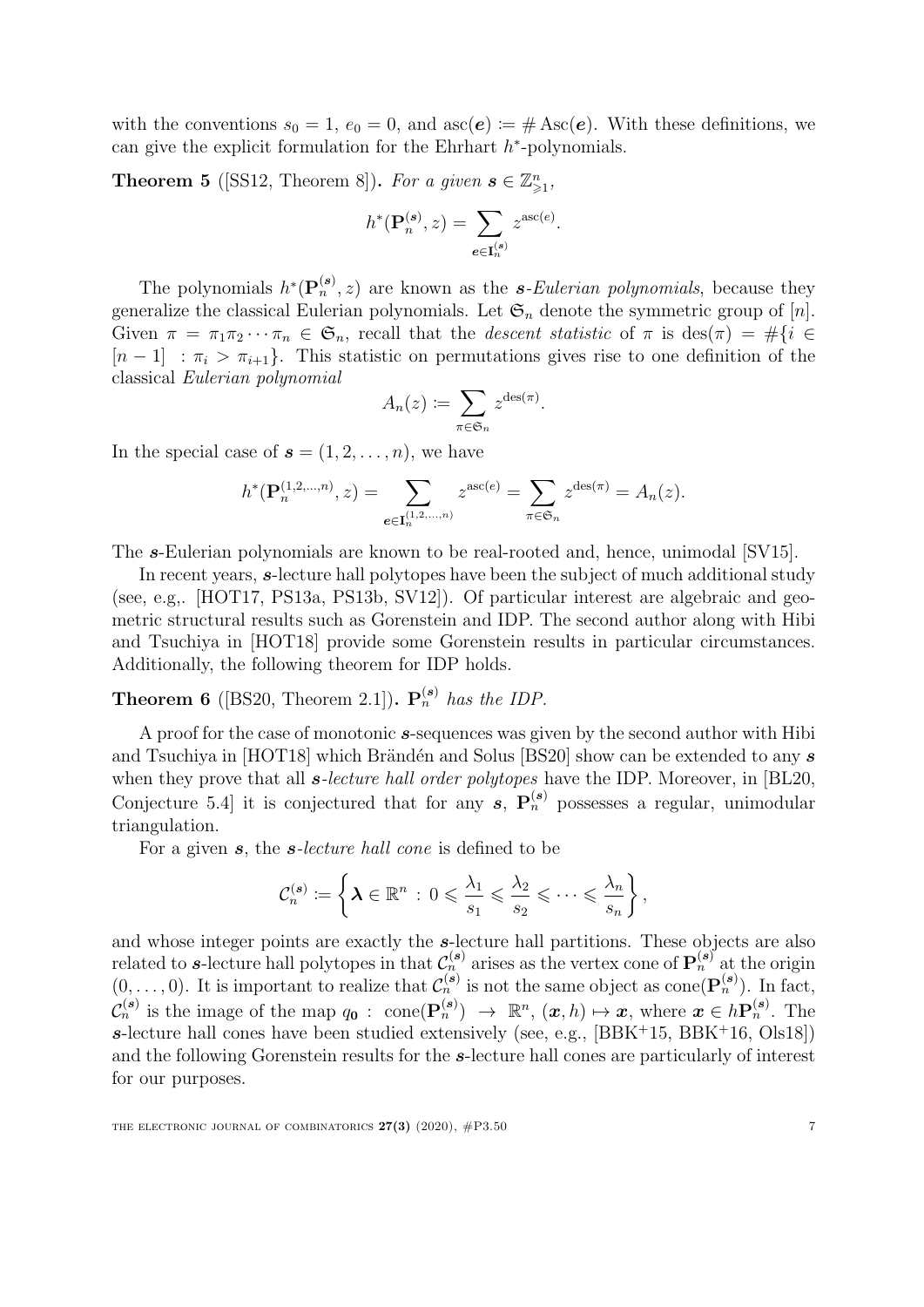<span id="page-8-2"></span>**Theorem 7** ( $[BBK+15, Corollary 2.6]$  $[BBK+15, Corollary 2.6]$ ,  $[BME97b, Proposition 5.4]$  $[BME97b, Proposition 5.4]$ ). For a positive integer sequence **s**, the **s**-lecture hall cone  $C_n^{(s)}$  is Gorenstein if and only if there exists some  $c \in \mathbb{Z}^n$ satisfying

$$
c_j s_{j-1} = c_{j-1} s_j + \gcd(s_{j-1}, s_j)
$$

for  $j > 1$ , with  $c_1 = 1$ .

Moreover, in the case of s-sequences where  $gcd(s_{i-1}, s_i) = 1$  holds for all i, we have a refinement of this theorem. We say that s is  $u$ -generated by a sequence u of positive integers if  $s_2 = u_1 s_1 - 1$  and  $s_{i+1} = u_i s_i - s_{i-1}$  for  $i > 1$ .

<span id="page-8-3"></span>**Theorem 8** ([\[BBK](#page-20-4)+15, Theorem 2.8], [\[BME97b,](#page-21-7) Proposition 5.5]). Let  $\mathbf{s} = (s_1, \ldots, s_n)$ be a sequence of positive integers such that  $gcd(s_{i-1}, s_i) = 1$  for  $1 \leq i \leq n$ . Then  $\mathcal{C}_n^{(s)}$ is Gorenstein if and only if s is u-generated by some sequence  $\mathbf{u} = (u_1, u_2, \ldots, u_{n-1})$  of positive integers. When such a sequence exists, the Gorenstein point **c** for  $C_n^{(s)}$  is defined by  $c_1 = 1$ ,  $c_2 = u_1$ , and for  $2 \leq i \leq n$ ,  $c_{i+1} = u_i c_i - c_{i-1}$ .

## <span id="page-8-0"></span>3 Gorenstein s-lecture hall polytopes

In this section, we will give a characterization of Gorenstein s-lecture hall polytopes. To give such a classification, we will analyze the structure of cone  $(P_n^{(s)})$ . The following lemma gives a halfspace inequality description of this cone:

<span id="page-8-1"></span>Lemma 9. With the notation from above,

$$
\text{cone}(\mathbf{P}_n^{(s)}) = \left\{ \boldsymbol{\lambda} \in \mathbb{R}^{n+1} : A \boldsymbol{\lambda}^t \geqslant \mathbf{0} \right\},\
$$

where

$$
A = \begin{pmatrix} \frac{1}{s_1} & 0 & 0 & \dots & 0 \\ \frac{-1}{s_1} & \frac{1}{s_2} & 0 & \dots & 0 \\ \vdots & \vdots & \vdots & \vdots & \vdots \\ 0 & \dots & \frac{-1}{s_{n-1}} & \frac{1}{s_n} & 0 \\ 0 & \dots & 0 & \frac{-1}{s_n} & 1 \end{pmatrix}.
$$

Moreover, this cone is simplicial.

*Proof.* This directly follows from the halfspace description of  $\mathbf{P}_n^{(s)}$ . Assume that  $\mathbf{P}_n^{(s)}$  =  $\{\lambda: M\lambda^t \geqslant b\}$ , where  $\mathbf{b} = (0,0,\ldots,0,1)^t$ . Then on height  $\lambda_{n+1}$ , we have  $M\lambda^t \geqslant \lambda_{n+1}\mathbf{b}$ . The statement now follows.  $\Box$ 

Proof of Theorem [1.](#page-2-0) Lemma [9](#page-8-1) implies that cone  $(\mathbf{P}_n^{(s)}) = C_{n+1}^{(s_1,\ldots,s_n,1)}$ , i.e., cone  $(\mathbf{P}_n^{(s)})$ is an s-lecture hall cone itself, which also appears implicitly in [\[LS14,](#page-22-11) Lemma 2.3]. Now the claim follows from Theorem [7.](#page-8-2) П

In the interest of proving the alternative characterization given by Theorem [2,](#page-3-0) we now recall a technical lemma necessary for the proof.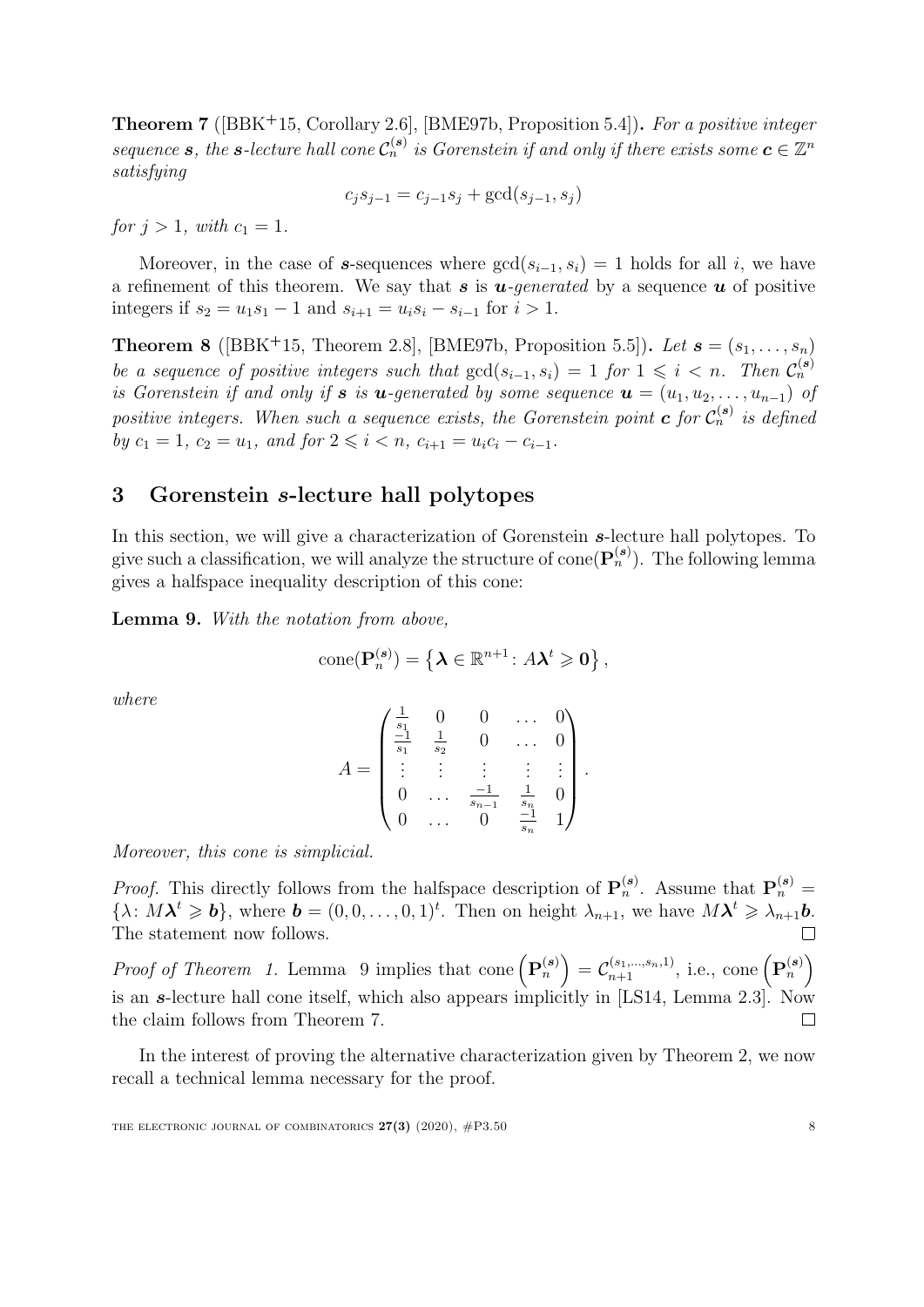<span id="page-9-2"></span>**Lemma 10** ([\[BBK](#page-20-4)<sup>+</sup>15, Lemma 2.5]). Let  $\mathcal{C} = {\lambda \in \mathbb{R}^n : A\lambda \geq 0}$  be a full dimensional simplicial polyhedral cone where A is a rational matrix and denote the rows of A as linear functionals  $\alpha^1,\ldots,\alpha^n$  on  $\mathbb{R}^n$ . For  $j=1,\ldots,n$ , let the projected lattice  $\alpha^j(\mathbb{Z}^n) \subset \mathbb{R}$  be generated by the number  $q_j \in \mathbb{Q}_{>0}$ , so  $\alpha^j(\mathbb{Z}^n) = q_j \mathbb{Z}$ .

- 1. The cone C is Gorenstein if and only if there exists  $\mathbf{c} \in \mathbb{Z}^n$  such that  $\alpha^j(\mathbf{c}) = q_j$  for all  $j = 1, \ldots, n$ .
- 2. Define a point  $\tilde{c} \in \mathcal{C} \cap \mathbb{Q}^n$  by  $\alpha^j(\tilde{c}) = q_j$  for all  $j = 1, \ldots, n$ . Then  $\mathcal C$  is Gorenstein if and only if  $\tilde{c} \in \mathbb{Z}^n$ .

We now provide a proof of Theorem [2.](#page-3-0)

*Proof of Theorem [2.](#page-3-0)* Let us define  $\overleftarrow{s} := (s_n, s_{n-1}, \ldots, s_1)$ . We will verify the following two claims:

- (i) If  $P$  is any Gorenstein polytope, then all of its vertex cones are Gorenstein as well. The terms in [\(1\)](#page-3-2) actually correspond to coordinates of the Gorenstein points of the two vertex cones at  $\mathbf 0$  and  $\mathbf s$ .
- (ii) If the vertex cones of  $\mathbf{P}_n^{(s)}$  at **0** and **s** are both Gorenstein, then  $\mathbf{P}_n^{(s)}$  is Gorenstein. This direction does not hold for general lattice polytopes.

Let  $\mathbf{P}_n^{(s)}$  be Gorenstein with Gorenstein point  $\mathbf{b} \in \text{cone}(\mathbf{P}_n^{(s)}) \cap \mathbb{Z}^{n+1}$ . We will show that there are integer points  $\boldsymbol{c}$  and  $\boldsymbol{d}$  satisfying the recursions

<span id="page-9-0"></span>
$$
c_j s_{j-1} = c_{j-1} s_j + \gcd(s_{j-1}, s_j)
$$
 (2)

<span id="page-9-1"></span>and

$$
d_j \overleftarrow{s_{j-1}} = d_{j-1} \overleftarrow{s_j} + \gcd(\overleftarrow{s_{j-1}}, \overleftarrow{s_j})
$$
\n(3)

for  $j > 1$ , where  $c_1 = d_1 = 1$ . Solving [\(2\)](#page-9-0) and [\(3\)](#page-9-1) for  $c_j$  and  $d_j$  will then lead to the integrality conditions in  $(1)$ . Since **b** is a Gorenstein point, it has lattice distance 1 to all facets of cone $(\mathbf{P}_n^{(s)})$  by [\[BG09,](#page-20-3) Theorem 6.32]. For a vertex  $v$ , the vertex cone  $T_v(\mathbf{P}_n^{(s)})$  can be related to cone( $\mathbf{P}_n^{(s)}$ ) by considering the map  $q_v : \text{cone}(\mathbf{P}_n^{(s)}) \to \mathbb{R}^n$ ,  $(\boldsymbol{x}, h) \mapsto \boldsymbol{x} - h\boldsymbol{v}$ , where  $\mathbf{x} \in h\mathbf{P}_n^{(s)}$ . It is straightforward to see that  $T_v(\mathbf{P}_n^{(s)}) = \mathbf{v} + q_v(\text{cone}(\mathbf{P}_n^{(s)}))$ , and  $T_v(P_n^{(s)})$  is Gorenstein if and only if  $q_v(\text{cone}(P_n^{(s)}))$  is Gorenstein. Moreover, as one can quickly verify,  $q_v$  preserves facet distances; if F is a facet of cone $(\mathbf{P}_n^{(s)})$  containing  $(v, 1)$ and  $(x, h)$  has facet distance d to F, then  $q_v(x, h)$  has facet distance d to  $q_v(F)$ . Therefore,  $q_{\bm{v}}(\bm{b})$  has lattice distance 1 to all facets of  $q_v(\text{cone}(\mathbf{P}_n^{(\bm{s})}))$  and  $q(\bm{b})$  is a Gorenstein point and thus  $T_v(\mathbf{P}_n^{(s)})$  is Gorenstein for all. Hence, all vertex cones are Gorenstein.

In particular, the vertex cone at the vertex  $(0, 0, \ldots, 0)$  is of the form

$$
0 \leqslant \frac{\lambda_1}{s_1} \leqslant \cdots \leqslant \frac{\lambda_n}{s_n}
$$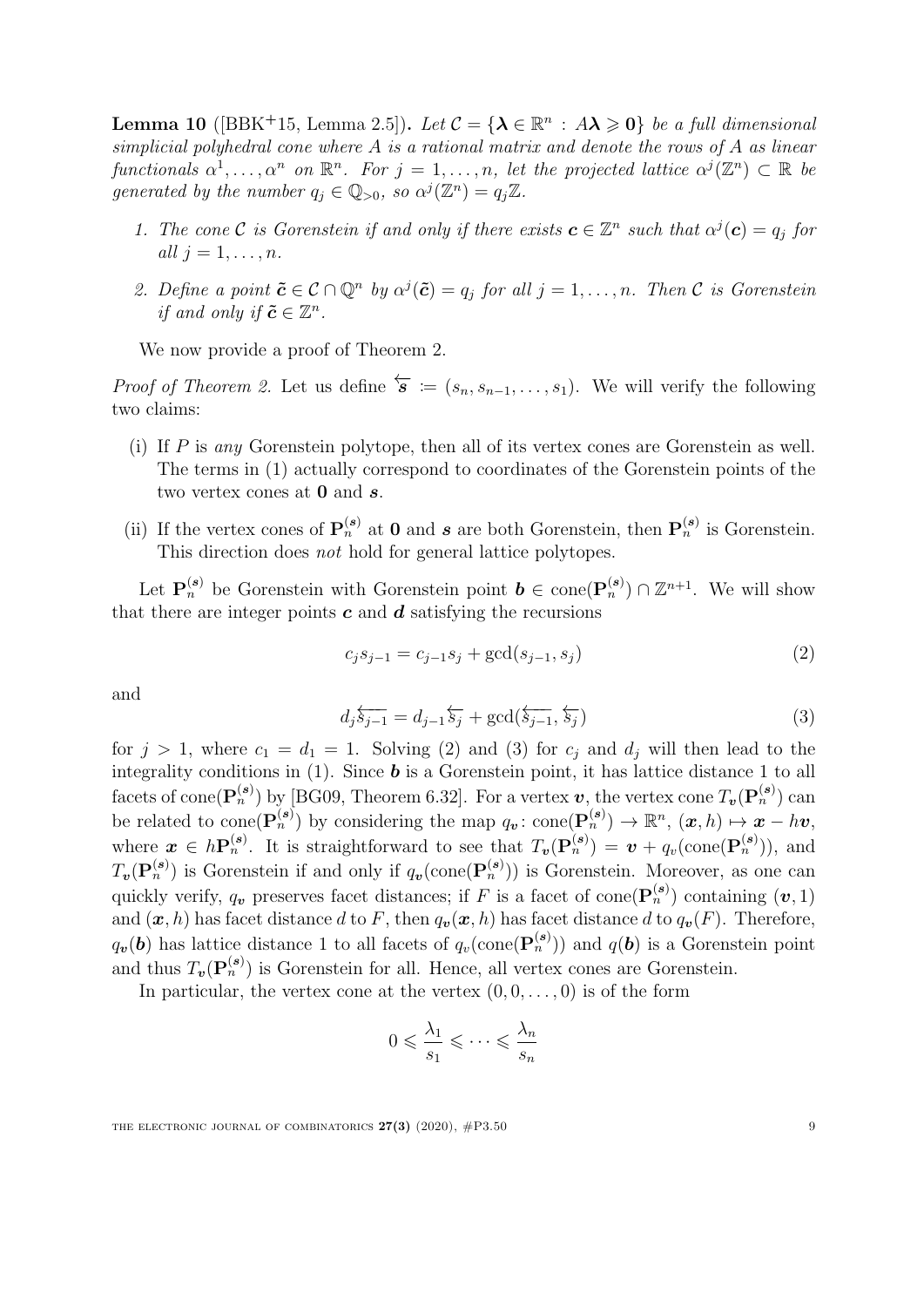and it is known by Theorem [7](#page-8-2) that this cone is Gorenstein if and only if there exists a  $c \in \mathbb{Z}^n$  satisfying [\(2\)](#page-9-0). Furthermore, the map

$$
x \mapsto -\begin{pmatrix} 0 & 0 & \dots & 0 & 1 \\ 0 & 0 & \dots & 1 & 0 \\ \vdots & \vdots & \vdots & \vdots & \vdots \\ 1 & 0 & \dots & 0 & 0 \end{pmatrix} x + \overleftarrow{\mathbf{s}}.
$$

shows that  $T_s(\mathbf{P}_n^{(s)})$  is unimodularly equivalent to  $T_0(\mathbf{P}_n^{(\overleftarrow{s})})$  $\binom{\overleftarrow{\boldsymbol{s}}}{n}$ . Therefore,  $T_{\boldsymbol{0}}(\boldsymbol{P}_n^{(\overleftarrow{\boldsymbol{s}})})$  $\binom{s}{n}$  is of the form

$$
0 \leqslant \frac{\lambda_1}{\overline{s_1}} \leqslant \cdots \leqslant \frac{\lambda_n}{\overline{s_n}}
$$

which is Gorenstein if and only if there exists a  $\mathbf{d} \in \mathbb{Z}^n$  satisfying [\(3\)](#page-9-1). Now solving the recursions for  $c_j$  and  $d_j$  gives

$$
c_j = \frac{\gcd(s_{j-1}, s_j)}{s_{j-1}} + \sum_{k=1}^{j-1} \frac{\gcd(s_{k-1}, s_k)}{s_{k-1}s_k} \quad \text{and} \quad d_j = \frac{\gcd(s_{n-j+2}, s_j)}{s_{n-j+1}} + \sum_{k=1}^{j-1} \frac{\gcd(s_{n-k+2}, s_{n-k+1})}{s_{n-k+2}s_{n-k+1}},
$$

which proves the first claim.

Let us assume that all terms in [\(1\)](#page-3-2) are integers. We define

$$
c_j = \frac{\gcd(s_{j-1}, s_j)}{s_{j-1}} + \sum_{k=1}^{j-1} \frac{\gcd(s_{k-1}, s_k)}{s_{k-1}s_k} \quad \text{and} \quad d_j = \frac{\gcd(s_{n-j+2}, s_j)}{s_{n-j+1}} + \sum_{k=1}^{j-1} \frac{\gcd(s_{n-k+2}, s_{n-k+1})}{s_{n-k+2}s_{n-k+1}},
$$

where  $s_0 = s_{n+1} = 1$ . In particular,  $c_1 = d_1 = 1$ . Since all terms in [\(1\)](#page-3-2) are assumed to be integers, both  $\mathbf{c} = (c_1, \ldots, c_n)$  and  $\mathbf{d} = (d_1, \ldots, d_n)$  are integer points. By definition,  $\boldsymbol{c}$  satisfies recursion [\(2\)](#page-9-0), and  $\boldsymbol{d}$  satisfies recursion [\(3\)](#page-9-1).

To show sufficiency, we employ Lemmata [10](#page-9-2) and [9.](#page-8-1) Since the characterization given in Lemma [10](#page-9-2) essentially requires finding integer solutions to linear equations, we first deduce some divisibility conditions that will later prove useful. Note that this gives us the following

$$
c_n s_{n-1} = c_{n-1} s_n + \gcd(s_{n-1}, s_n),
$$

and

$$
d_2 \overleftarrow{s}_1 = d_1 \overleftarrow{s}_2 + \gcd(\overleftarrow{s}_1, \overleftarrow{s}_n)
$$

is equivalent to

$$
d_2 s_n = d_1 s_{n-1} + \gcd(s_{n-1}, s_n)
$$

where  $d_1 = 1$ . Subtracting both equalities, we get

$$
(d_2 + c_{n-1})s_n = (1 + c_n)s_{n-1}.
$$

Repeating the above process, we also have

$$
(d_3 + c_{n-2})s_{n-1} = (d_2 + c_{n-1})s_{n-2}
$$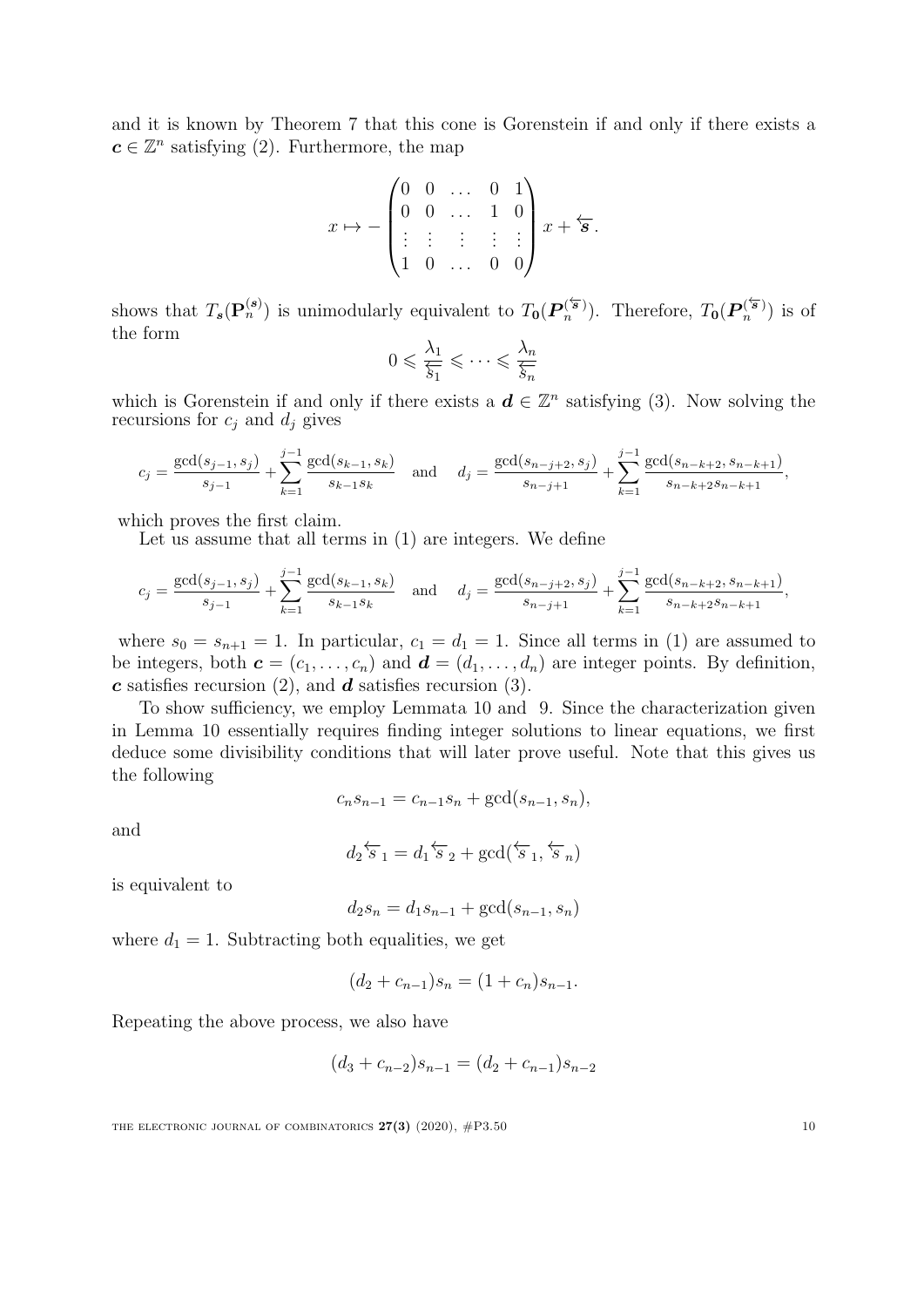and in general for some  $k$ , we have

<span id="page-11-0"></span>
$$
(d_{k+1} + c_{n-k})s_{n-k+1} = (d_k + c_{n-k+1})s_{n-k}.
$$
\n(4)

If we know that  $i = n-k$ , then  $gcd(s_{n-k}, s_{n-k+1}) = 1$  and we can deduce that  $s_{n-k+1} | (d_k +$  $c_{n-k+1}$ ) which will be necessary at a later stage of the proof..

By Lemma [10,](#page-9-2) a cone of the form  $A\lambda \geq 0$  is Gorenstein if and only if there is a point  $\tilde{\boldsymbol{c}} \in \text{cone}(\mathbf{P}_n^{(s)}) \cap \mathbb{Z}^{n+1}$  such that  $\alpha^i(\tilde{\boldsymbol{c}}) = q_i$  for all i, where  $\alpha^i$  is the i<sup>th</sup> row of A and  $q_i$  is defined as in Lemma [10.](#page-9-2) Lemma [9](#page-8-1) explicitly describes the rows, implying

$$
q_1 = \frac{1}{s_1}, q_2 = \frac{1}{\text{lcm}(s_1, s_2)}, \dots, q_n = \frac{1}{\text{lcm}(s_{n-1}, s_{n-2})}, q_{n+1} = \frac{1}{s_n}.
$$

We will show that  $\tilde{\mathbf{c}} = (\mathbf{c}, h)$ , where c is defined as above and where  $h \in \mathbb{Z}_{\geqslant 1}$ , satisfies  $\alpha^{i}(\tilde{c}) = q_{i}$  for all  $i = 1, ..., n+1$ . The conditions  $\alpha^{i}(\tilde{c}) = q_{i}$  for  $i = 1, ..., n$  are equivalent to saying  $c_1 = 1$  and that

$$
c_j s_{j-1} = c_{j-1} s_j + \gcd(s_{j-1}, s_j)
$$

for  $2 \leq j \leq n$ . These conditions are all satisfied by assumption. However, we also need to satisfy the condition

$$
\frac{-c_n}{s_n} + \tilde{c}_{n+1} = \frac{1}{s_n},
$$

or equivalently

 $hs_n = 1 + c_n.$ 

Now, we note that from Equation [\(4\)](#page-11-0) it follows that

$$
s_n = \frac{(1 + c_n)}{(d_2 + c_{n-1})} s_{n-1},
$$

so we can rewrite

$$
hs_{n-1} = d_2 + c_{n-1}.
$$

We can iterate these substitutions repeatedly to arrive at the equality

$$
hs_{n-k+1} = d_k + c_{n-k+1}.
$$

However, since  $s_{n-k+1}|(d_k + c_{n-k+1}), h$  is an integer. Here we are implicitly using that  $c, d \in \mathbb{Z}_{\geqslant 1}^n$ , which follows from the recursive definition. So we are done.  $\Box$ 

Remark 11. We mentioned before that Theorem [2](#page-3-0) applies to a large subfamily of slecture hall polytopes. This remark will make this statement more precise. Given two positive integers a and b, the probability that  $gcd(a, b) = 1$  converges to  $\frac{1}{\zeta(2)} = \frac{6}{\pi^2}$  $\frac{6}{\pi^2}$ , where  $\zeta(s) = \sum_{n=1}^{\infty}$ 1  $\frac{1}{n^s}$  is the *Riemann*  $\zeta$ -function, see [\[HW08,](#page-22-12) Theorem 332]. Heuristically, assuming that these events are independent (which they are not), we then get that roughly  $\left(1-\frac{6}{\pi^2}\right)$  $\frac{6}{\pi^2}$ )<sup>n-1</sup>-percent of sequences fall within the range of our theorem. Computer simulations running  $10,000,000$  repetitions per dimension n with parameters  $1 \leq a, b \leq 10,000,000$  and  $15 \leq n \leq 50$  suggest that this estimate is fairly precise.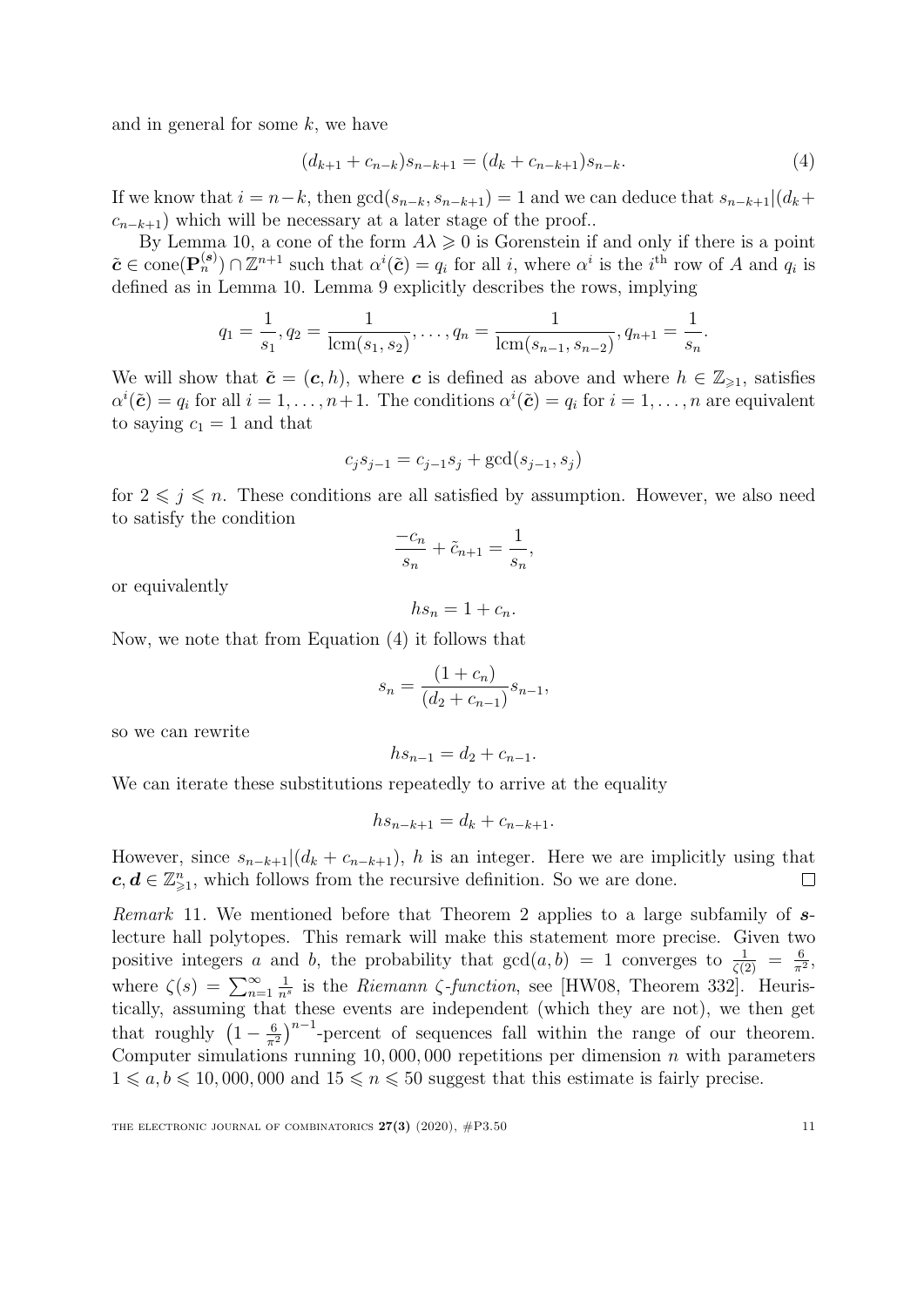Remark 12. Let  $s \in \mathbb{Z}^n$  be such that  $T_0(P_n^{(s)})$  is Gorenstein with Gorenstein point  $c$ . In [\[BBK](#page-20-4)<sup>+</sup>15, Corollary 2.7], the authors remark that the truncated sequence  $(s_1, s_2, \ldots, s_i)$ gives rise to a Gorenstein cone  $\tau_0(P_i^{(s_1,s_2,\ldots,s_i))}$  with Gorenstein point  $(c_1,c_2,\ldots,c_i)$ . However, the direct analogue of this statement is not true in our case. The sequence  $(8, 6, 10, 10, 5, 2, 4)$ gives rise to a Gorenstein s-lecture hall polytope, whereas  $(s, 6, 10, 10, 5)$  does not give rise to a Gorenstein s-lecture hall polytope, since it has 39 interior lattice points.

Theorem [2](#page-3-0) along with Theorem [8](#page-8-3) implies the following more specialized characterization.

Corollary 13. Let  $\mathbf{s} = (s_1, s_2, \ldots, s_n) \in \mathbb{Z}_{\geq 1}^n$  such that  $\gcd(s_i, s_{i+1}) = 1$  for all  $1 \leq i \leq n$ . Then  $\mathbf{P}_n^{(s)}$  is Gorenstein if and only if s and  $\overleftarrow{s}$  are **u**-generated sequences.

We have the following corollary on the level of  $s$ -Eulerian polynomials

Corollary 14. Let  $s = (s_1, s_2, \ldots, s_n) \in \mathbb{Z}_{\geq 1}^n$  such that  $gcd(s_i, s_{i+1}) = 1$  for some  $1 \leq i <$ n. The s-Eulerian polynomial is palindromic if and only if there exist  $c, d \in \mathbb{Z}^n$  satisfying

$$
c_j s_{j-1} = c_{j-1} s_j + \gcd(s_{j-1}, s_j)
$$

and

$$
d_j \overleftarrow{\scriptstyle \mathcal{S}_{j-1}} = d_{j-1} \overleftarrow{\scriptstyle \mathcal{S}_j} + \gcd(\overleftarrow{\scriptstyle \mathcal{S}_{j-1}}, \overleftarrow{\scriptstyle \mathcal{S}_j})
$$

for  $j > 1$  with  $c_1 = d_1 = 1$ .

Table [1](#page-13-0) contains some examples of palindromic  $s$ -Eulerian polynomials. We list them with the corresponding  $c$  and  $d$  sequences to more immediately see why  $s$  satisfies the integrality condition specified by Theorem [2.](#page-3-0)

### <span id="page-12-0"></span>4 Characterization of level s-lecture hall polytopes

We now give a characterization of s-sequences that admit level  $\mathbf{P}_n^{(s)}$ , which is given in terms of the structure of s-inversion sequences. We recall two definitions from Section [1.](#page-1-0) Let  $I_{n,k}^{(s)} := \{e \in I_n^{(s)} : \mathrm{asc}(e) = k\}$  be the set of inversion sequences with exactly k ascents. Furthermore, for inversion sequences  $\mathbf{e} = (e_1, e_2, \dots, e_n), \mathbf{e}' = (e'_1, e'_2, \dots, e'_n) \in \mathbf{I}_n^{(\mathbf{s})}$ , we define  $e + e' = (e_1 + e'_1 \mod s_1, e_2 + e'_2 \mod s_2, \dots, e_n + e'_n \mod s_n)$ .

### 4.1 Proof of Theorem [4](#page-3-3)

Our proof relies on understanding the link between the arithmetic structure of inversion sequences and the semigroup structure of lattice points in  $\Pi_{\mathbf{P}_n^{(s)}}$ . To fully understand and exploit this connection, we will need several lemmata. For notation, let  $V(\mathbf{P}_n^{(s)}) =$  $\{\boldsymbol{v}_0,\ldots,\boldsymbol{v}_n\}$  denote the set of vertices of  $\mathbf{P}_n^{(s)}$  and let  $\mathscr{P}_n^{(s)} := (\mathbf{P}_n^{(s)} \cap \mathbb{Z}^n) - V(\mathbf{P}_n^{(s)})$ .

<span id="page-12-1"></span>Lemma 15. There is an explicit bijection

 $\varphi: \mathscr{P}_n^{(\bm{s})} \longrightarrow \mathbf{I}_{n,1}^{(\bm{s})}$  $n,1$ 

where  $\varphi(\lambda_1, \ldots, \lambda_n) = (e_1, \ldots, e_n)$  given by  $e_i = s_i - \lambda_i \pmod{s_i}$ .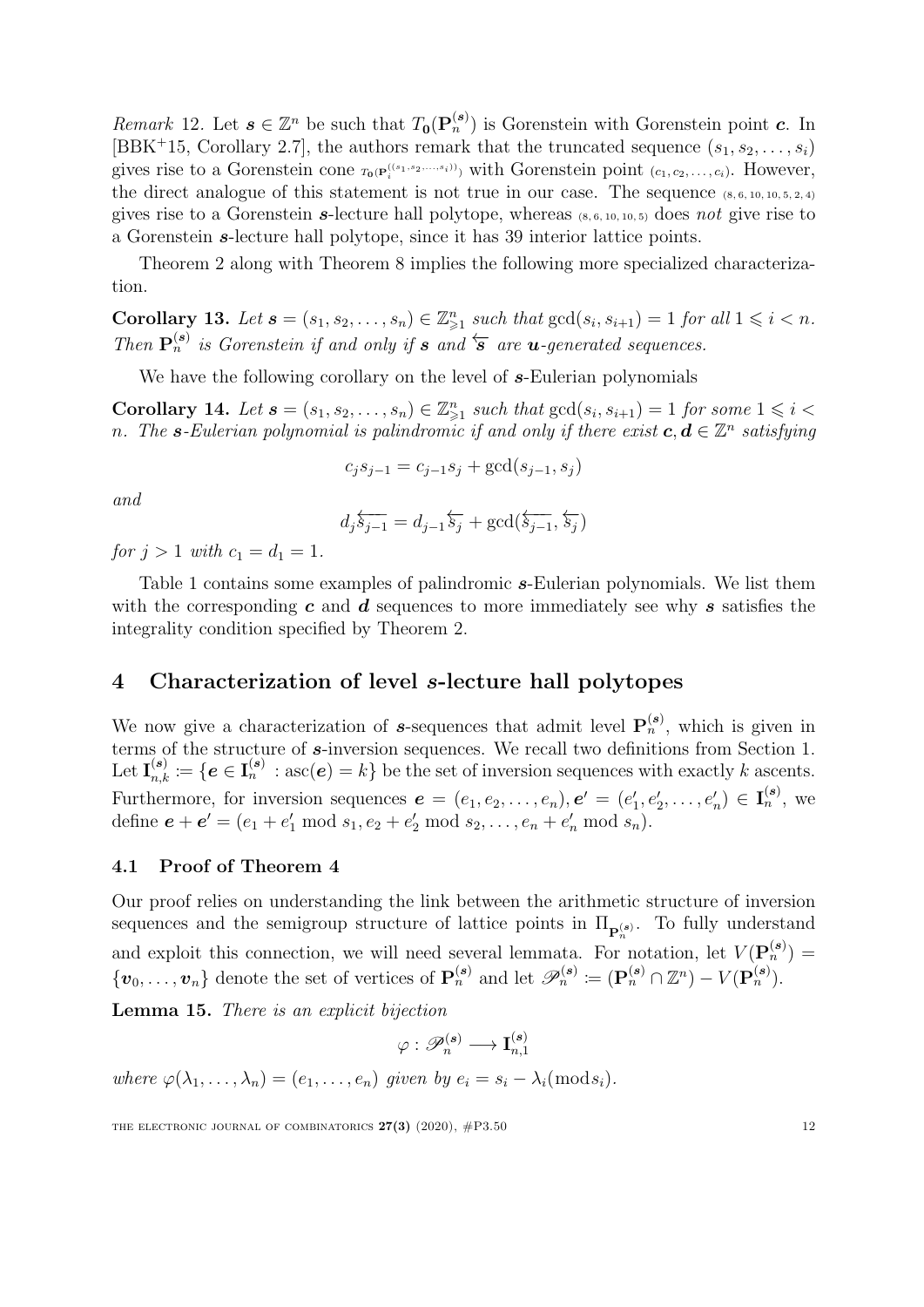<span id="page-13-0"></span>

|        | sequence $\boldsymbol{s}$ | $\overline{\text{corresponding } c}$ | corresponding $\overline{d}$ | $s$ -Eulerian polynomial                          |
|--------|---------------------------|--------------------------------------|------------------------------|---------------------------------------------------|
| (i)    | (2, 1, 3, 2, 1)           | (1, 1, 4, 3, 2)                      | (1,3,5,2,5)                  | $1+5z+5z^2+z^3$                                   |
| (ii)   | (3, 2, 3, 1, 2)           | (1, 1, 2, 1, 3)                      | (1, 1, 4, 3, 5)              | $1+9z+16z^2+9z^3+z^4$                             |
| (iii)  | (1,4,3,2,3)               | (1, 5, 4, 3, 5)                      | (1, 1, 2, 3, 1)              | $1+16z+38z^2+16z^3+z^4$                           |
| (iv)   | (3, 5, 2, 3, 1)           | (1, 2, 1, 2, 1)                      | (1,4,3,8,5)                  | $1+20z+48z^2+20z^3+z^4$                           |
| (v)    | (1, 2, 3, 4, 5)           | (1, 3, 5, 7, 9)                      | (1, 1, 1, 1, 1)              | $1+26z+66z^2+26z^3+z^4$                           |
| (vi)   | (1, 2, 5, 8, 3)           | (1,3,8,13,5)                         | (1, 3, 2, 1, 1)              | $1+50z+138z^2+50z^3+z^4$                          |
| (vii)  | (4,3,2,5,3)               | (1, 1, 1, 3, 2)                      | (1, 2, 1, 2, 3)              | $1 + 30z + 149z^{2} + 149z^{3} + 30z^{4} + z^{5}$ |
| (viii) | (4, 7, 3, 2, 3)           | (1, 2, 1, 1, 2)                      | (1, 1, 2, 5, 3)              | $1 + 43z + 208z^{2} + 208z^{3} + 43z^{4} + z^{5}$ |
| (ix)   | (5, 9, 4, 3, 2)           | (1, 2, 1, 1, 1)                      | (1, 2, 3, 7, 6)              | $1+82z+457z^2+457z^3+82z^4+z^5$                   |
| (x)    | (3, 5, 12, 7, 2)          | (1, 2, 5, 3, 1)                      | (1,4,7,3,2)                  | $1+175z+1084z^2+1084z^3+175z^4+z^5$               |
| (xi)   | (3, 11, 8, 5, 2)          | (1,4,3,2,1)                          | (1,3,5,7,2)                  | $1+180z+1139z^2+1139z^3+180z^4+z^5$               |
| (xii)  | (2, 7, 5, 10, 4)          | (1,4,3,7,3)                          | (1,3,2,3,1)                  | $1+181z+1218z^2+1218z^3+181z^4+z^5$               |
| (xiii) | (3, 8, 13, 5, 2)          | (1,3,5,2,1)                          | (1,3,8,5,2)                  | $1+213z+1346z^2+1346z^3+213z^4+z^5$               |

Table 1: Palindromic s-Eulerian Polynomials.

*Proof.* Let  $\boldsymbol{\lambda} = (\lambda_1, \lambda_2, \dots, \lambda_n) \in \mathscr{P}_n^{(s)}$ . We have that

$$
0 \leqslant \frac{\lambda_1}{s_1} \leqslant \frac{\lambda_2}{s_2} \leqslant \cdots \leqslant \frac{\lambda_n}{s_n} \leqslant 1.
$$

Note that this means that  $\lambda_i \leqslant s_i$  for all i and if  $\lambda_i = s_i$  then  $\lambda_j = s_j$  for all  $i \leqslant j \leqslant n$ .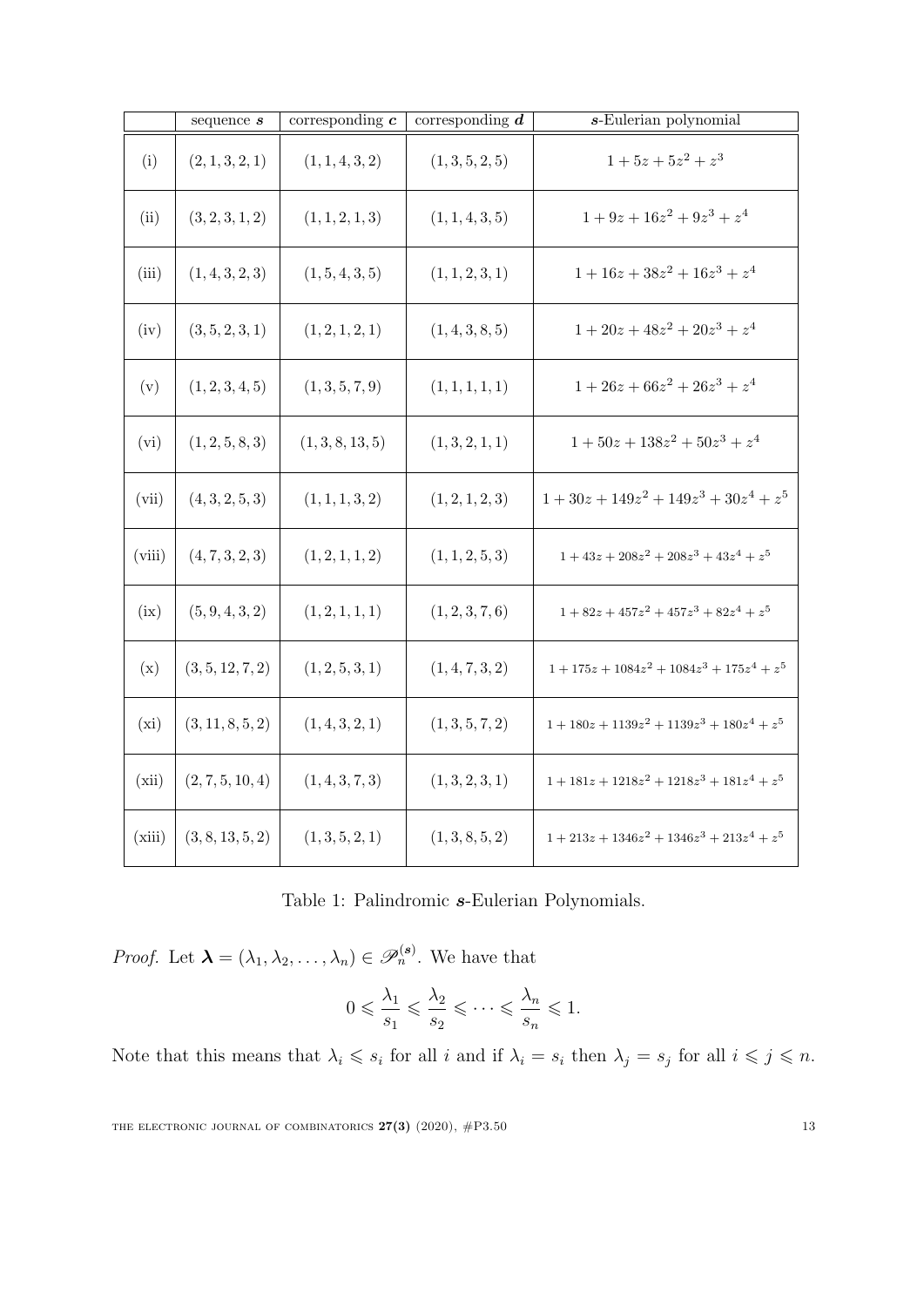Additionally, note that the vertices of  $\mathbf{P}_n^{(s)}$  are precisely the lattice points of the form

$$
(0,\ldots,0,s_i,s_{i+1},\cdots,s_n).
$$

So, then  $\lambda$  can be expressed as:

$$
\boldsymbol{\lambda}=(0,\ldots,0,a_i,a_{i+1},\ldots,a_j,s_{j+1},\ldots,s_n),
$$

where each  $0 < a_k < s_k$ .

If we apply our map  $\lambda_i \mapsto s_i - \lambda_i \pmod{s_i}$ , we get the inversion sequence

$$
\boldsymbol{e} = (0,0,\ldots,0,s_i-a_i,s_{i+1}-a_{i+1},\ldots,s_j-a_j,0,\ldots,0).
$$

It is left to verify that  $e \in I_{n,1}^{(s)}$  $n,1$ <sup>(8)</sup>. Since we know that

$$
0 < \frac{a_i}{s_i} \leqslant \frac{a_{i+1}}{s_{i+1}} \leqslant \cdots \leqslant \frac{a_j}{s_j} < 1
$$

which holds if and only if

$$
1>\frac{s_i-a_i}{s_i}\geqslant\frac{s_{i+1}-a_{i+1}}{s_{i+1}}\geqslant\cdots\geqslant\frac{s_j-a_j}{s_j}>0,
$$

we know that e contains exactly one ascent at position  $i - 1$ .

This process is certainly reversible, so we have a bijection.

Note that  $\mathscr{P}_n^{(s)}$  contains precisely the elements at height 1 in  $\Pi_{\mathbf{P}_n^{(s)}}$ . Next, we will extend  $\varphi^{-1}$  to establish a bijection,  $\psi$ , between  $\Pi_{\mathbf{P}_n^{(s)}}$  and  $\mathbf{I}_n^{(s)}$ .

<span id="page-14-1"></span>**Definition 16.** Let  $\psi: \mathbf{I}_n^{(s)} \to \Pi_{\mathbf{P}_n^{(s)}}$  and let  $\mathbf{e} = (e_1, e_2, \dots, e_n) \in \mathbf{I}_{n,k}^{(s)}$ , where the k ascents are at positions  $i_1, i_2, \cdots, i_k$ . Moreover, we set  $i_{k+1} := n$ . Then, for  $\ell \in [k]$  and  $i_{\ell} < j \leq i_{\ell+1}$ , we define

$$
\psi(\boldsymbol{e})_j = \ell \cdot s_j - e_j.
$$

<span id="page-14-0"></span>**Lemma 17.** The map  $\psi: \mathbf{I}_n^{(s)} \to \Pi_{\mathbf{P}_n^{(s)}} \cap \mathbb{Z}^{n+1}$  is a bijection and  $\psi(\mathbf{I}_{n,k}^{(s)}) = \{ \mathbf{x} \in \Pi_{\mathbf{P}_n^{(s)}} \cap \mathbb{Z}^{n+1} \}$  $\mathbb{Z}^{n+1}$ :  $\boldsymbol{x}_{n+1} = k$ }. Moreover, if  $\boldsymbol{f} \in \mathbf{I}_{n,k}^{(\boldsymbol{s})}$  $_{n,k-1}^{(s)}$  and  $\bm{g} \in \mathbf{I}_{n,1}^{(s)}$  $_{n,1}^{\left( s\right) },$  then  $\boldsymbol{f}+\boldsymbol{g}\in\mathbf{I}_{n,k}^{\left( s\right) }$  if and only if  $\psi(\mathbf{f}) + \psi(\mathbf{g}) \in \Pi_{\mathbf{P}_n^{(\mathbf{s})}}.$ 

*Remark* 18. The map  $\psi$  is related to the bijective map  $\overline{REM}$  in [\[LS14\]](#page-22-11). To be precise, for  $1 \leq j \leq n$ , we have  $\psi(e)_j = \overline{\text{REM}}^{-1}(e)_j$ . There are two novel parts of Lemma [17.](#page-14-0) First, it establishes that elements with  $k$  ascents get mapped to height  $k$ , which generalizes [\[LS14,](#page-22-11) Corollary 6.2]. It is curious to compare this to [\[LS14,](#page-22-11) Corollary 3.8], where Liu– Stanley define a map REM that bijectively maps integer points of  $\Pi_{\mathbf{P}_n^{(s)}}$  of height k to n elements of  $I_n^{(s)}$  with k descents. The second novel result is that  $f + g \in I_{n,k}^{(s)}$  if and only if  $\psi(\mathbf{f}) + \psi(\mathbf{g}) \in \Pi_{\mathbf{P}_n^{(\mathbf{s})}}$ . This second part will be crucial in the proof of Theorem [4.](#page-3-3)

 $\Box$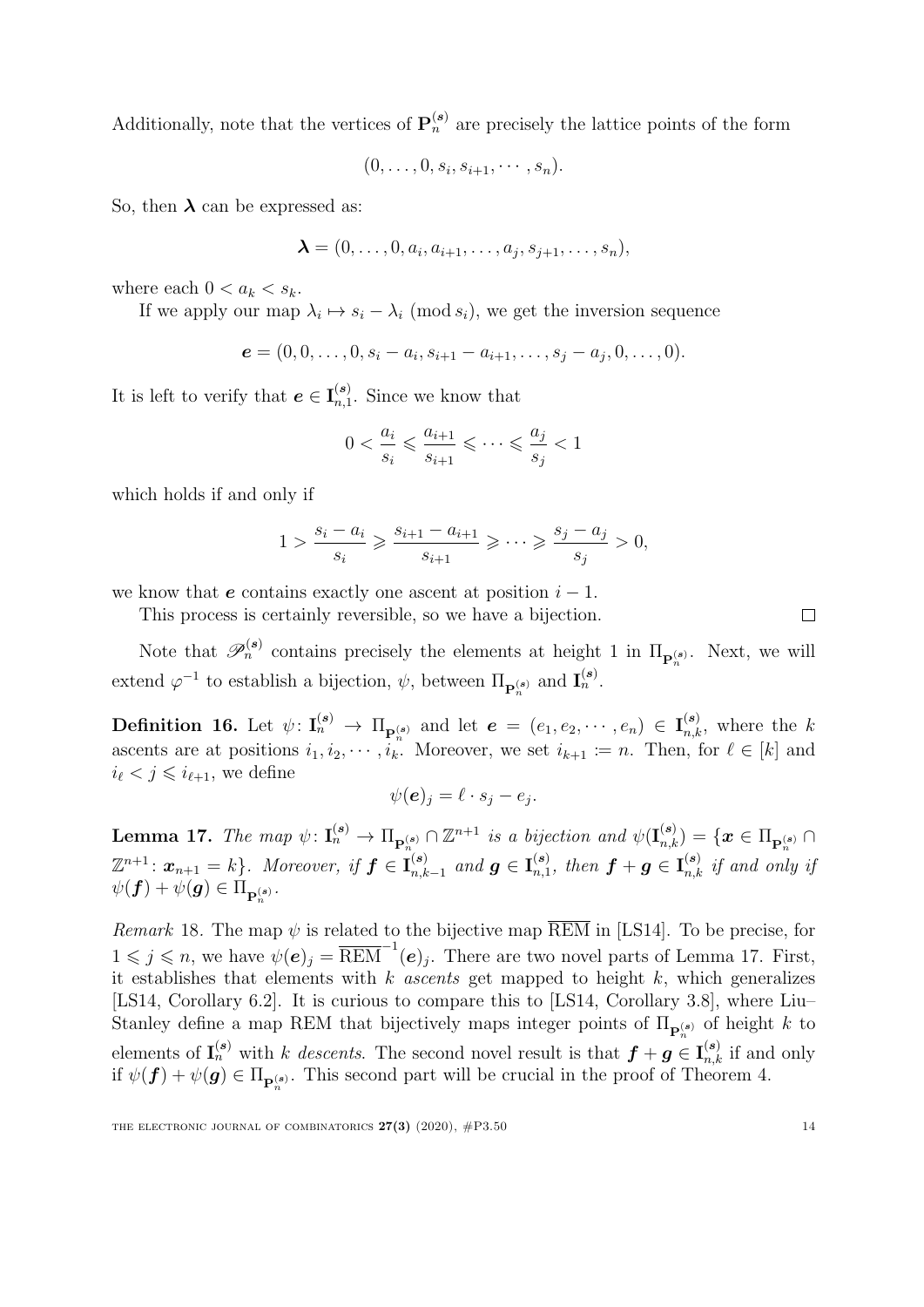Proof of Lemma [17.](#page-14-0) It is clear that map from Definition [16](#page-14-1) is injective. We must verify the following:

- (A) The image of  $\lambda$  under the map from Definition [16](#page-14-1) is an element of  $\Pi_{\mathbf{P}_n^{(s)}}$ .
- (B) Entry-wise addition of inversion sequences is consistent with addition in the semigroup  $cone(P_n^{(s)}) \cap \mathbb{Z}^{n+1}$ .

To show (A), note that it is clear that  $\lambda$  is at height k in  $\mathbb{R}^{n+1}$ . Moreover, it is even clear that  $(\lambda_1, \dots, \lambda_n) \in k \cdot \mathbf{P}_n^{(s)} \cap \mathbb{Z}^n$ , as  $i_{\ell} < t < i_{\ell+1}$  and  $\frac{e_t}{e_t}$  $s_t$  $\geq \frac{e_{t+1}}{e}$  $s_{t+1}$ imply that

$$
\frac{\ell \cdot s_t - e_t}{k \cdot s_t} \leqslant \frac{\ell \cdot s_{t+1} - e_{t+1}}{k \cdot s_{t+1}},
$$

and if  $t = i_{\ell+1}$ ,

$$
\frac{\ell \cdot s_t - e_t}{k \cdot s_t} \leq \frac{(\ell + 1) \cdot s_{t+1} - e_{t+1}}{k \cdot s_{t+1}}
$$

is immediate from  $e_{t+1} < s_{t+1}$ .

To verify that  $\lambda$  is in fact in  $\Pi_{\mathbf{P}_n^{(s)}}$ , we must show that neither of the following hold:

- (i)  $(\lambda_1, \cdots, \lambda_n) \in (k-1) \cdot \mathbf{P}_n^{(s)} \cap \mathbb{Z}^n$
- (ii)  $\mathbf{\lambda} = \mathbf{\lambda}' + \mathbf{v}$  where  $(\lambda'_1, \dots, \lambda'_n) \in (k-1) \cdot \mathbf{P}_n^{(s)} \cap \mathbb{Z}^n$  and  $\mathbf{v}$  is a vertex of  $\mathbf{P}_n^{(s)}$ .

Note that (i) is impossible as we have  $\lambda_n = k \cdot s_n - e_n > (k-1)s_n$  because  $e_n < s_n$ . For (ii), suppose that we write  $\lambda = \lambda' + v$ , where  $v = (0, 0, \dots, 0, s_{j+1}, \dots, s_n)$  with  $0 \leq j \leq n$ . There are two possible cases:  $j \in \text{Asc}(e)$  or  $j \notin \text{Asc}(e)$ . If  $j \in \text{Asc}(e)$ , then  $\stackrel{\circ}{e}_j$  $s_j$  $\lt \frac{e_{j+1}}{e}$  $s_{j+1}$ . Consider  $\lambda'$  and suppose that

$$
(\lambda'_1, \cdots, \lambda'_n) = (\lambda_1, \cdots, \lambda_j, \lambda_{j+1} - s_{j+1}, \cdots, \lambda_n - s_n) \in (k-1) \cdot \mathbf{P}_n^{(s)} \cap \mathbb{Z}^n.
$$

Given that  $\lambda_j = (p-1) \cdot s_j - e_j$  and  $\lambda_{j+1} = p \cdot s_{j+1} - e_{j+1}$  where j is the pth ascent  $i_p$ ,

$$
\frac{(p-1)\cdot s_j - e_j}{(k-1)s_j} \leqslant \frac{p\cdot s_{j+1} - e_{j+1} - s_{j+1}}{(k-1)s_{j+1}} = \frac{(p-1)\cdot s_{j+1} - e_{j+1}}{(k-1)s_{j+1}}.
$$

However, this is equivalent to  $\frac{e_j}{e_j}$  $s_j$  $\geqslant \frac{e_{j+1}}{e_j}$  $s_{j+1}$ so this cannot occur. If  $j \notin \text{Asc}(e)$ , say that  $j > i_p$ , the location of the pth ascent  $i_p$ , so  $\lambda_j = p \cdot s_j - e_j$  and  $\lambda_{j+1} = p \cdot s_{j+1} - e_{j+1}$ . For  $(\lambda'_1, \cdots, \lambda'_n) \in (k-1) \cdot \mathbf{P}_n^{(s)} \cap \mathbb{Z}^n,$ 

$$
\frac{p \cdot s_j - e_j}{(k-1)s_j} \leqslant \frac{p \cdot s_{j+1} - e_{j+1} - s_{j+1}}{(k-1)s_{j+1}} = \frac{(p-1) \cdot s_{j+1} - e_{j+1}}{(k-1)s_{j+1}}.
$$

This inequality is equivalent to  $\frac{e_j}{e_j}$  $s_j$  $\geqslant \frac{e_{j+1}}{e}$  $s_{j+1}$ + 1 which is a contradiction to  $e_j < s_j$ .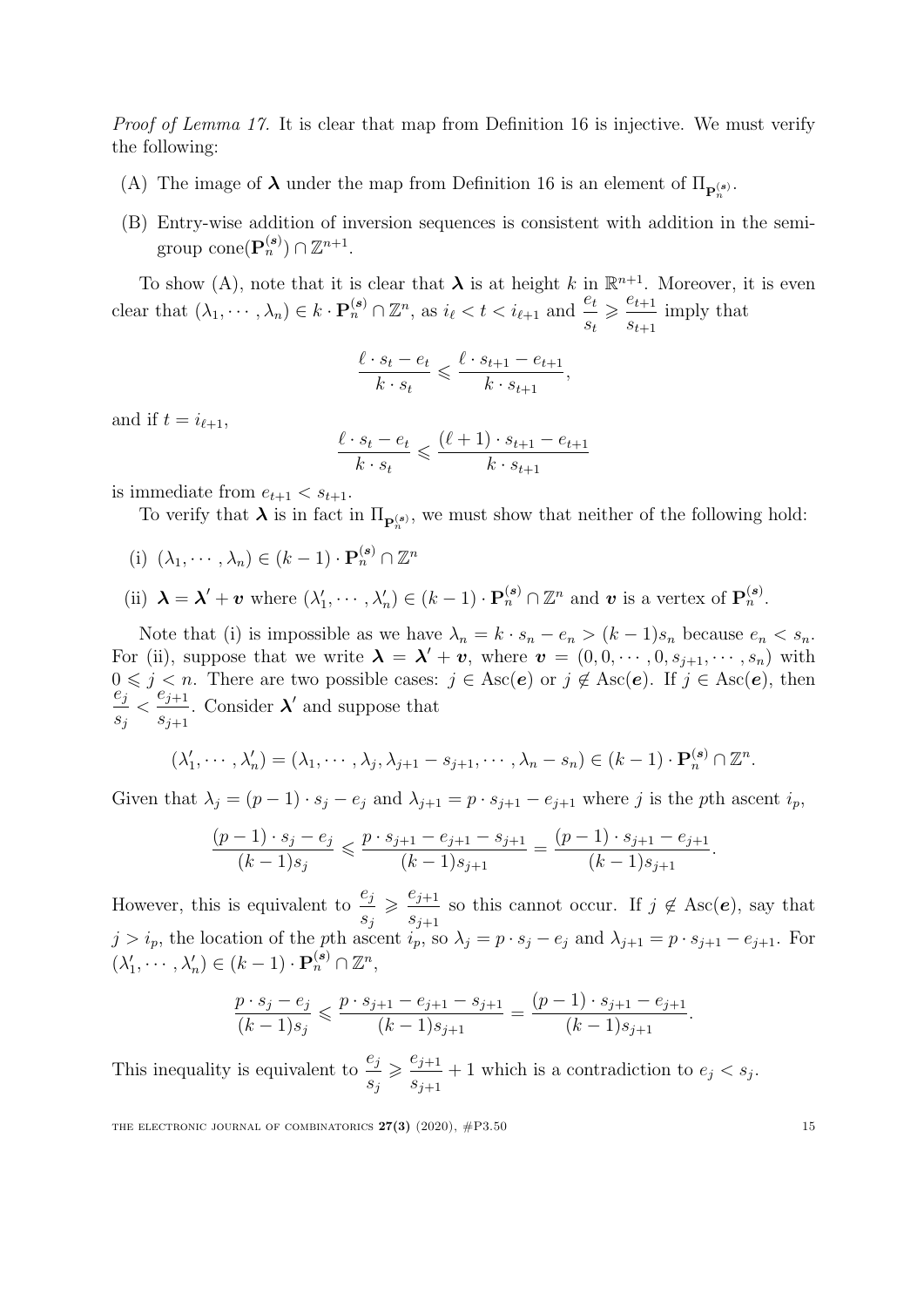Therefore, we have shown (A). Note that this is sufficient for showing the bijection, as the map is clearly injective and the sets are of the same cardinality by previous work of Savage and Schuster [\[SS12\]](#page-22-2). That said, the bijection can also be realized through the fact that the map from Lemma [17](#page-14-0) can clearly be reversed. In particular, suppose that  $\boldsymbol{\lambda} = (\lambda_1, \cdots, \lambda_n, k) \in \Pi_{\mathbf{P}_n^{(s)}}$ , we get our inversion sequence  $e$  by

$$
e_i = -\lambda_i \mod s_i.
$$

Note that this inversion sequence will have precisely  $k$  ascents and moreover the  $p$ th ascent in the sequence will occur at i precisely when  $(p - 1) \cdot s_i \leq \lambda_i < p \cdot s_i$  and  $p \cdot s_{i+1} \leq \lambda_{i+1} < (p+1) \cdot s_{i+1}$  for some  $1 \leq p \leq k-1$ . This is the exact reversal of the constructive map from inversion sequences to lattice points is  $\Pi_{\mathbf{P}_n^{(s)}}$ .

To show (B), suppose that  $f \in I_{n,k}^{(s)}$  $_{n,k-1}^{(s)}$  and  $\boldsymbol{g} \in \mathbf{I}_{n,1}^{(s)}$  $\mathbf{f}_{n,1}^{(s)}$  such that  $\boldsymbol{f} + \boldsymbol{g} = \boldsymbol{e} \in \mathbf{I}_{n,k}^{(s)}$ . So

$$
f = (f_1, \ldots, f_{j-1}, f_j, \ldots, f_h, f_{h+1}, \ldots, f_n)
$$

and

$$
\boldsymbol{g}=(0,\ldots,0,g_j,\ldots,g_h,0,\ldots,0)
$$

and

$$
e = (f_1, ..., f_{j-1}, (f_j + g_j) \text{ mod } s_j, ..., (f_h + g_h) \text{ mod } s_h, f_{h+1}, ..., f_n).
$$

Consider the corresponding lattice points for  $f$  and  $g$  in  $\Pi_{\mathbf{P}_n^{(s)}}$ :

$$
\boldsymbol{\lambda_f} = (\lambda_{\boldsymbol{f}_1}, \dots, \lambda_{\boldsymbol{f}_{j-1}}, \lambda_{\boldsymbol{f}_j}, \dots, \lambda_{\boldsymbol{f}_h}, \lambda_{\boldsymbol{f}_{h+1}}, \dots, \lambda_{\boldsymbol{f}_n}, k-1)
$$

and

$$
\boldsymbol{\lambda}_{g}=(0,\ldots,0,\lambda_{g_{j}},\ldots,\lambda_{g_{h}},s_{h+1},\ldots,s_{n},1).
$$

Adding these lattice points in the semigroup yields

$$
\lambda_f + \lambda_g = (\lambda_{f_1}, \ldots, \lambda_{f_{j-1}}, \lambda_{f_j} + \lambda_{g_j}, \ldots, \lambda_{f_h} + \lambda_{g_h}, \lambda_{f_{h+1}} + s_{h+1}, \ldots, \lambda_{f_n} + s_n, k).
$$

We have two possible cases: either  $\lambda_f + \lambda_g \in \Pi_{\mathbf{P}_n^{(s)}}$  or  $\lambda_f + \lambda_g \notin \Pi_{\mathbf{P}_n^{(s)}}$ .

If  $\lambda_f + \lambda_g \in \Pi_{\mathbf{P}_n^{(s)}}$ , we consider the reverse map which will give the inversion sequence

$$
(\ldots,\lambda_{\boldsymbol{f}_{j-1}}\bmod s_{j-1},-(\lambda_{\boldsymbol{f}_{j}}+\lambda_{\boldsymbol{g}_{j}})\bmod s_{j},\ldots,-(\lambda_{\boldsymbol{f}_{h}}+\lambda_{\boldsymbol{g}_{h}})\bmod s_{h},-(\lambda_{\boldsymbol{f}_{h+1}}+s_{h+1})\bmod s_{h+1},\ldots)
$$

and this inversion sequence is precisely  $e = f + g$ , as desired.

Now suppose that  $\lambda_f + \lambda_g \notin \Pi_{\mathbf{P}_n^{(s)}}$ . Note that we can express  $\lambda_f + \lambda_g = \lambda' + \sum_{i=1}^n \alpha_i v_i$ where  $\lambda' \in \Pi_{\mathbf{P}_n^{(s)}}$ , there is at least one  $\alpha_i \in \mathbb{Z}_{\geqslant 1}$ , and  $\lambda'$  is at height  $r < k$ . Additionally, given that  $\mathbf{v}_i = (0, \ldots, 0, s_i, s_{i+1}, \ldots, s_n)$ , it is clear that  $\lambda_f + \lambda_g$  maps to the same inversion sequence as  $\lambda'$  by definition of the inverse map. This implies that e maps to  $\lambda'$ and thus  $e \in I_{n,r}^{(s)}$  for  $r < k$ , which contradicts our initial assumption.  $\Box$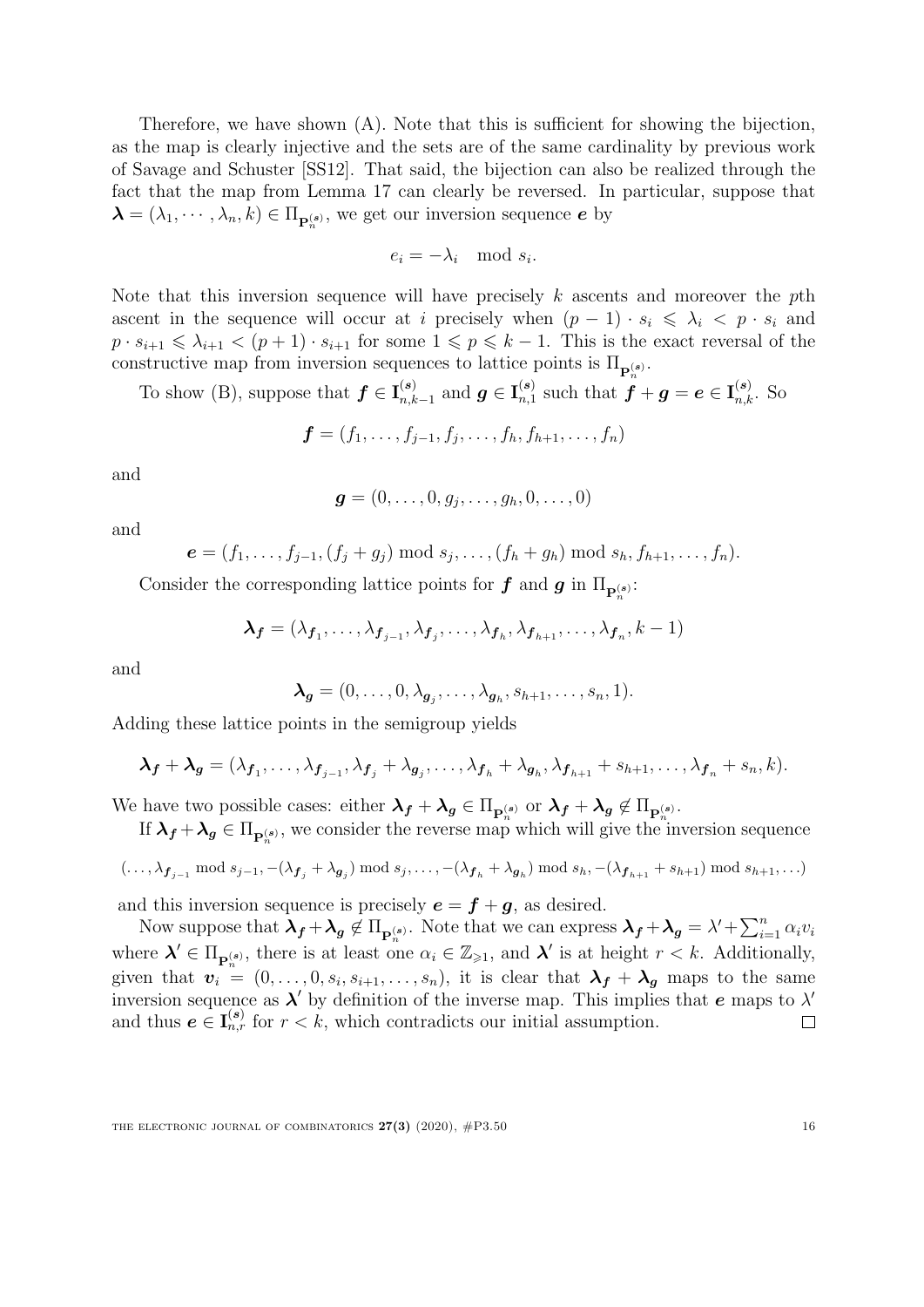Remark 19. We should note that in the proof about the compatibility of addition, we consider only inversion sequences  $f \in I_{n,k}^{(s)}$  $_{n,k-1}^{(s)}$  and  $\boldsymbol{g} \in \mathbf{I}_{n,1}^{(s)}$  $n, 1$  such that  $f + g \in I_{n,k}^{(s)}$ , as this is the requirement for staying inside the fundamental parallelepiped. However, this need not always be the case. If  $f + g \in I_{n,\ell}^{(s)}$  for some  $\ell \leq k-1$ , the addition of the sequences is still consistent with addition in the semigroup, but this occurrence is precisely when  $\lambda_f + \lambda_g \notin \Pi_{\mathbf{p}_n^{(s)}}$ . In particular,  $\lambda_f + \lambda_g = \lambda_{f+g} + (0, \dots, 0, k - \ell)$ , which lies in the equivalence class  $\lambda_{f+g}$ , but is not the representative in  $\Pi_{\mathbf{P}_n^{(s)}}$ .

With this understanding of the arithmetic structure of  $I_n^{(s)}$ , we can now give a proof of the characterization.

*Proof of Theorem [4.](#page-3-3)* Consider the semigroup algebra  $k[\mathbf{P}_n^{(s)}] := k[\text{cone}(\mathbf{P}_n^{(s)}) \cap \mathbb{Z}^{n+1}]$ . We recall that  $k[\mathbf{P}_n^{(s)}]$  is level if for some homogeneous system of parameters  $\theta_1, \ldots, \theta_d$  of  $k[\mathbf{P}_n^{(s)}]$ , all the elements of the graded vector space  $\text{soc}(k[\mathbf{P}_n^{(s)}]/(\theta_1,\ldots,\theta_d))$  are of the same degree. Notice that  $\mathbf{P}_n^{(s)}$  is a simplex and let  $\Pi_{\mathbf{P}_n^{(s)}}$  denote the (half-open) fundamental parallelepiped. Note that  $\dim(k[\mathbf{P}_n^{(s)}]) = n+1$  and  $k[\mathbf{P}_n^{(s)}]$  has a natural homogeneous system of parameters, namely the monomials corresponding to the vertices, which we denote by  $\theta_0, \theta_1, \ldots, \theta_n$ . The quotient  $k[\mathbf{P}_n^{(s)}]/(\theta_0, \cdots, \theta_n)$  contains precisely the equivalence classes of lattice points in  $\Pi_{\mathbf{P}_n^{(s)}}$ . Let  $m_1, \dots, m_\alpha \in \Pi_{\mathbf{P}_n^{(s)}}$  be the elements at height 1. The socle  $\text{soc}(k[\mathbf{P}_n^{(s)}]/(\theta_0, \cdots, \theta_n))$  are precisely the lattice points in  $\lambda \in \Pi_{\mathbf{P}_n^{(s)}}$ such that  $\lambda + m_i \notin \Pi_{\mathbf{P}_n^{(s)}}$  for all  $m_i$  by Lemma [15](#page-12-1) and Theorem [6.](#page-7-0) By Lemma [17,](#page-14-0) we know that semigroup addition corresponds to entry-wise addition on inversion sequences. Subsequently, this condition on inversion sequences is precisely the condition that only elements of highest degree in  $\Pi_{\mathbf{P}_n^{(s)}}$  are in  $\operatorname{soc}((k[\mathbf{P}_n^{(s)}]/(\theta_0, \cdots, \theta_n)),$  which then must contain elements that are all the same degree.  $\Box$ 

### 4.2 Consequences of Theorem [4](#page-3-3)

First consider the following resulting inequalities given for the coefficients of s-Eulerian polynomials.

**Corollary 20.** Let  $\mathbf{s} = (s_1, s_2, \ldots, s_n)$  be a sequence such that  $\mathbf{P}_n^{(\mathbf{s})}$  is level. Then the coefficients of the s-Eulerian polynomial  $h^*(\mathbf{P}_n^{(s)}, z) = 1 + h_1^*z + \cdots + h_r^*z^r$  satisfy the inequalities  $h_i^* \leq h_j^* h_{i+j}^*$  for all pairs i and j such that  $h_{i+j}^* > 0$ .

These inequalities follow from [\[Sta96,](#page-23-2) Chapter III. Proposition 3.3] and provide additional information of the behavior of s-Eulerian polynomials to complement the known log-concave inequalities from [\[SV15\]](#page-23-7). It is worth noting that these inequalities need not be satisfied for arbitrary s. For example, the sequence  $s = (2, 3, 5, 9)$  does not give rise to a level polytope as there exists no element  $f \in I_{4,1}^{(2,3,5,9)}$  $\mathcal{A}_{4,1}^{(2,3,5,9)} \text{ such that } \bm{f} + \bm{e} \in \mathbf{I}_{4,4}^{(2,3,5,9)}$  $f_{4,4}^{(2,3,9,9)}$  for the inversion sequence  $e = (1, 1, 2, 4) \in I_{4,3}^{(2,3,5,9)}$  $^{(2,3,5,9)}_{4,3}$ . Moreover,

$$
h^*(\mathbf{P}_4^{(2,3,5,9)}, z) = 1 + 48z + 154z^2 + 66z^3 + z^4
$$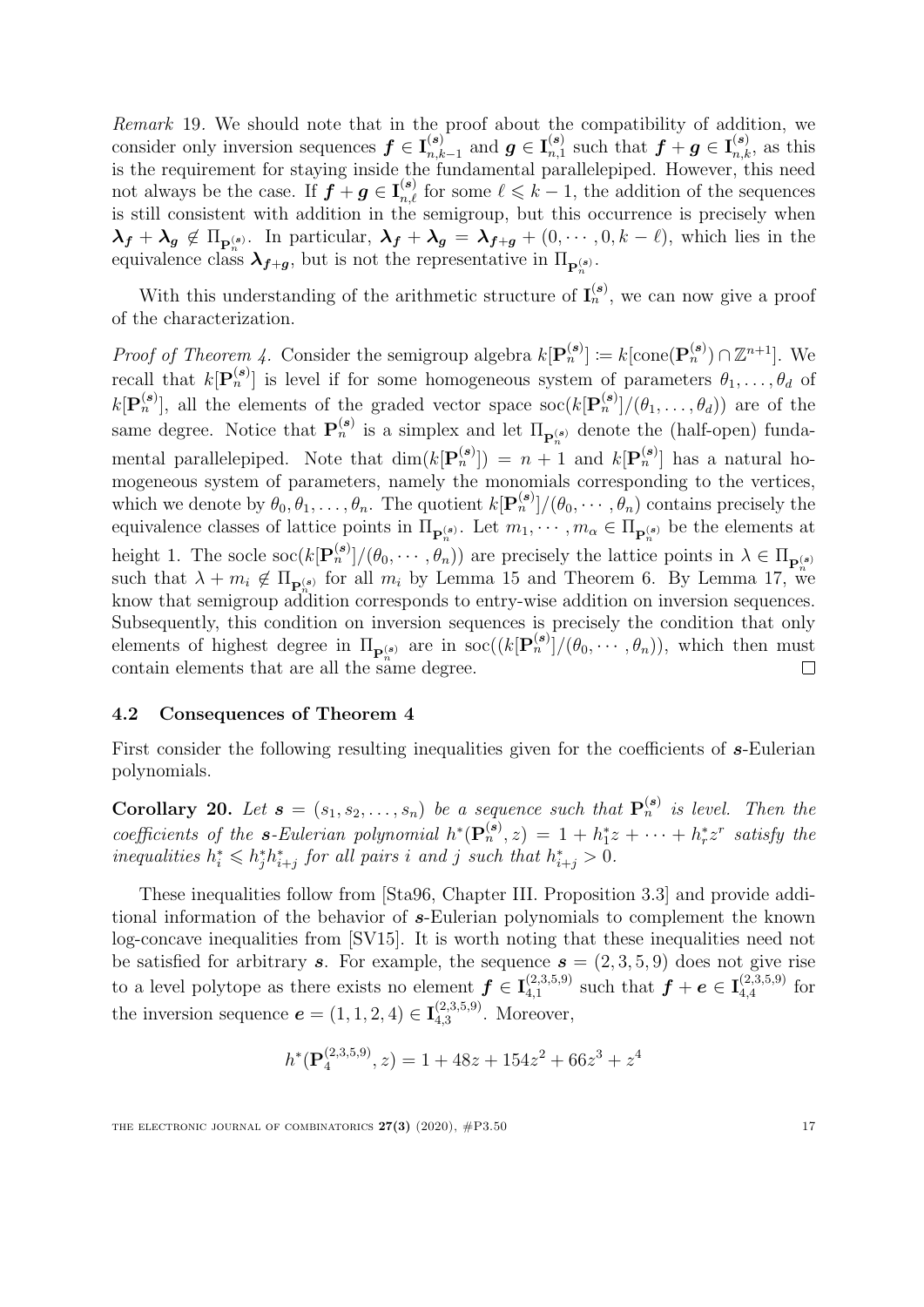and we notice that  $h_3^* > h_1^* h_4^*$ .

In addition to the Gorenstein characterization given in Section [3,](#page-8-0) we also arrive at a different characterization by considering the following restriction of Theorem [4.](#page-3-3)

<span id="page-18-0"></span>Corollary 21. Let  $s \in \mathbb{Z}_{\geqslant 1}^n$  and let  $r = \max\{\mathrm{asc}(e) : e \in I_n^{(s)}\}$ . Then  $\mathbf{P}_n^{(s)}$  is Gorenstein if and only if for any  $e \in I_{n,k}^{(s)}$  with  $1 \leq k < r$  there exists some  $e' \in I_{n,1}^{(s)}$  $\binom{s}{n,1}$  such that  $(e + e') \in I_{n,k+1}^{(s)}$  and  $|I_{n,r}| = 1$ .

*Proof.*  $P_n^{(s)}$  is Gorenstein if and only if  $P_n^{(s)}$  is level with exactly one canonical module generator. The canonical module of  $k[\mathbf{P}_n^{(s)}]$  for  $\mathbf{P}_n^{(s)}$  level has  $|\mathbf{I}_{n,r}^{(s)}|$  generators, as this is the leading coefficient of the  $h^*$  polynomial of  $\mathbf{P}_n^{(s)}$ .  $\Box$ 

We should note that in general Corollary [21](#page-18-0) is less computationally useful than Theorem [2.](#page-3-0) However, it is unexpected that conditions from Corollary [21](#page-18-0) and Theorem [2](#page-3-0) are equivalent when there exists an index i such that  $gcd(s_{i-1}, s_i) = 1$ . Moreover, Corollary [21](#page-18-0) has the added benefit of providing a characterization with no explicit restrictions on s.

In the case of  $s \in \mathbb{Z}_{\geqslant 1}^2$ , the conditions of Theorem [4](#page-3-3) must always be satisfied. Therefore, we have the following result.

<span id="page-18-3"></span>**Corollary 22.** The s-lecture hall polytope  $P_2^{(s_1,s_2)}$  $i_2^{(s_1, s_2)}$  is level for any  $\mathbf{s} = (s_1, s_2)$ .

Remark 23. By [\[HY18b,](#page-22-13) Proposition 1.2], every lattice polygon is level. We state this result only to illustrate that one can explicitly use Theorem [4](#page-3-3) to determine levelness, especially in small dimensions.

The characterization from Theorem [4](#page-3-3) allows for the construction of new level  $s$ -lecture hall polytopes through the following corollaries.

<span id="page-18-1"></span>**Corollary 24.** The s-lecture hall polytope  $P_n^{(s)}$  is level if and only if the s-lecture hall polytope  $\mathbf{P}_{n+1}^{(1,s)}$  is level.

*Proof.* We can express any inversion sequence  $e \in I_{n+1}^{(1,s)}$  as

 $e = (0, e')$ 

where  $e' \in I_n^{(s)}$ . Thus, e satisfies the conditions of Theorem [4](#page-3-3) exactly when e' satisfies the conditions.  $\Box$ 

*Remark* 25. One also has that  $\mathbf{P}_n^{(s)}$  is level if and only if  $\mathbf{P}_{n+1}^{(s,1)}$  is level by applying an analogous argument. Corollary [24](#page-18-1) can also be directly proven, as  $\mathbf{P}_{n+1}^{(1,s)}$  is the lattice pyramid over  $\mathbf{P}_n^{(s)}$ , which is level if and only if  $\mathbf{P}_n^{(s)}$  is level.

<span id="page-18-2"></span>Corollary 26. If both  $\mathbf{P}_n^{(s)}$  and  $\mathbf{P}_m^{(t)}$  are level, then  $\mathbf{P}_{n+m+1}^{(s,1,t)}$  is level.

*Proof.* Any inversion sequence  $e \in I_{n+m+1}^{(s,1,t)}$  can expressed as

$$
\boldsymbol{e}=(\boldsymbol{e}_1,0,\boldsymbol{e}_2)
$$

where  $e_1 \in I_n^{(s)}$  and  $e_2 \in I_m^{(t)}$ . Subsequently, e satisfies the conditions of Theorem [4](#page-3-3) when  $e_1$  and  $e_2$  both satisfy the conditions of Theorem [4.](#page-3-3)  $\Box$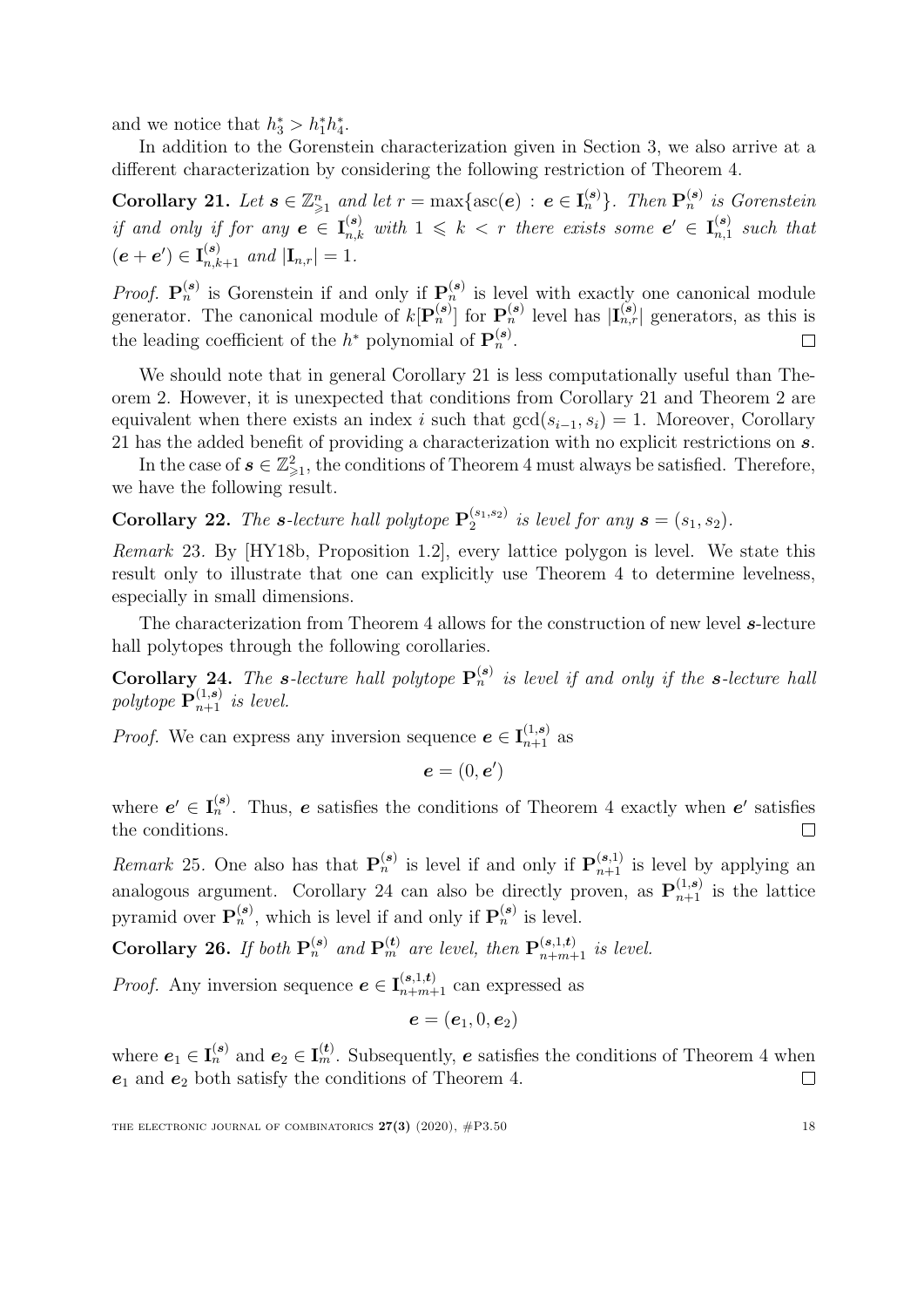Remark 27. s-lecture hall polytopes similar to the ones in Corollary [24](#page-18-1) and [26](#page-18-2) have been studied, e.g., in [\[LS19\]](#page-22-14). In [\[LS19,](#page-22-14) Theorem 4.3], the authors show that in every dimension  $n \geq 3$ , there is an s-lecture hall polytope  $\mathbf{P}_n^{(s)}$  with  $s = (1, \ldots, 1, a, 1, \ldots, 1, b, 1, \ldots, 1)$ with  $k_1 \geq 0$  many leading,  $k_2 \geq 1$  many intermediate, and  $k_3 \geq 0$  many trailing 1's such that the Ehrhart polynomial  $i(\mathbf{P}_n^{(s)}, t)$  has at least one negative coefficient.

Remark 28. It is worth noting that by combining Corollary [22](#page-18-3) and Corollary [26](#page-18-2) we can create an infinite family of level s-lecture hall polytopes of arbitrary dimension. In particular,  $\mathbf{P}_n^{(s)}$  is level when s is any sequence satisfying  $s_i = 1$  when  $i = 0 \mod 3$ .

## <span id="page-19-0"></span>5 Concluding remarks and future directions

There are two immediate avenues to continue this work, namely providing a more geometric classification of the Gorenstein property in the case  $gcd(s_{i-1}, s_i) \geq 2$  for all i and using the levelness characterization to produce more tractable results in special cases.

With regards to the Gorenstein characterization, extensive computational evidence — using the Normaliz software  $[**BIR**$ <sup>+</sup> $]$  — suggests that  $gcd(s_i, s_{i+1}) = 1$  may not be necessary. We have the following conjecture:

<span id="page-19-1"></span>**Conjecture 29.** Let  $s \in \mathbb{Z}_{\geqslant 1}^n$  be any sequence. The polytope  $\mathbf{P}_n^{(s)}$  is Gorenstein if and only if for all  $j \geq 2$ 

$$
\frac{\gcd(s_{j-1}, s_j)}{s_{j-1}} + \sum_{k=1}^{j-1} \frac{\gcd(s_{k-1}, s_k)}{s_{k-1}s_k} \quad \text{and} \quad \frac{\gcd(s_{n-j+2}, s_j)}{s_{n-j+1}} + \sum_{k=1}^{j-1} \frac{\gcd(s_{n-k+2}, s_{n-k+1})}{s_{n-k+2}s_{n-k+1}}
$$

are integers where  $s_0 = s_{n+1} = 1$ .

Unfortunately, the condition  $gcd(s_{i-1}, s_i) = 1$  for some i is necessary for our current method of proof. It is worth noting that examples of Gorenstein  $\mathbf{P}_n^{(s)}$  with the property that  $gcd(s_{i-1}, s_i) \geq 2$  seem to be rare. In fact, most examples are well structured so that reductions can be made to utilize the Theorem [2.](#page-3-0) For example, the sequence  $s =$  $(2, 4, \ldots, 2n)$  produces a Gorenstein polytope and satisfies the condition of Conjecture [29.](#page-19-1) However, we can also realize  $\mathbf{P}_n^{(2,4,\dots,2n)} = 2 \cdot \mathbf{P}_n^{(1,2,\dots,n)}$ , and  $\mathbf{P}_n^{(1,2,\dots,n)}$  is Gorenstein by the classification and it is easy to see that  $h_{n-1}^*(\mathbf{P}_n^{(1,2,...,n)}) \neq 0$  and  $h_n^*(\mathbf{P}_n^{(1,2,...,n)}) = 0$ . These conditions together with results in [\[DNH97\]](#page-21-0) all imply that  $\mathbf{P}_n^{(2,4,\dots,2n)}$  must be a Gorenstein polytope as well. In fact, we have not found an example of a Gorenstein  $\mathbf{P}_n^{(s)}$ with  $gcd(s_{i-1}, s_i) \geq 2$  that cannot alternatively be shown to be Gorenstein in a similar way.

Using the levelness characterization to produce more tractable results in special cases may prove fruitful. Based on experimental evidence, we have the following conjecture for levelness in a large family of s-lecture hall polytopes:

**Conjecture 30.** Let  $s \in \mathbb{Z}_{\geq 1}^n$  be a sequence such that there exists some  $c \in \mathbb{Z}^n$  satisfying

$$
c_j s_{j-1} = c_{j-1} s_j + \gcd(s_{j-1}, s_j)
$$

for  $j > 1$  with  $c_1 = 1$ . Then  $\mathbf{P}_n^{(s)}$  is level.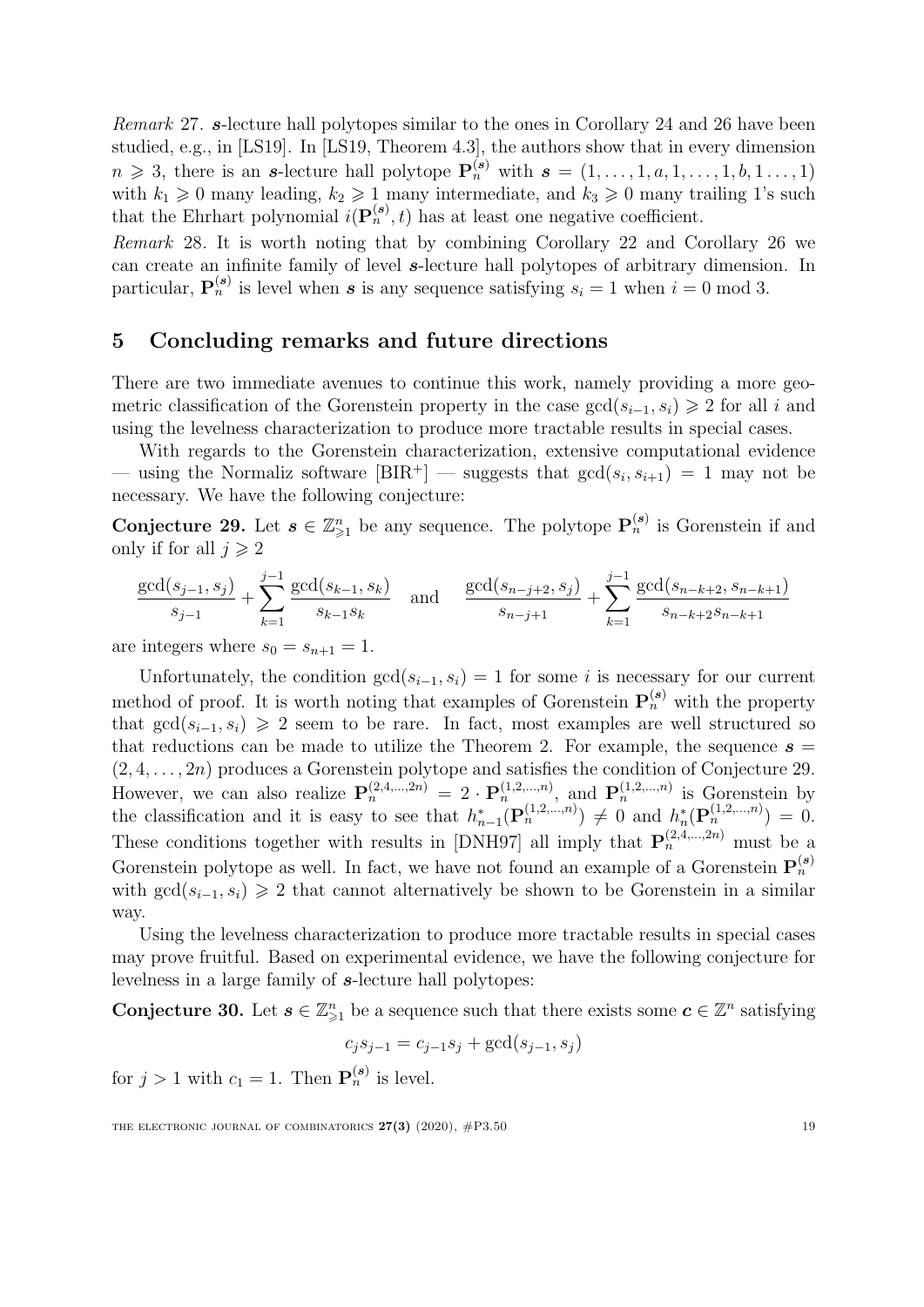This conjecture, if true, implies that  $\mathcal{C}_n^{(s)}$  a Gorenstein cone is sufficient for  $\mathbf{P}_n^{(s)}$  to be level. However, it should be noted that the characterization, though more efficient than explicitly computing the generators of the canonical module, can often be unwieldy for complicated computations. It may, in fact, be more effective to produce an alternative representation of the level property, perhaps in terms of local cohomology.

An additional future direction is to consider levelness in  $s$ -lecture hall cones. There is no canonical choice of grading for the s-lecture hall cones as there is in the polytopes and the different gradings have different computational advantages (see [\[BBK](#page-20-4)<sup>+</sup>15, [Ols18\]](#page-22-10)). One must choose a grading before approaching this problem. Preliminary computations with respect to certain gradings suggests that (non-Gorenstein) level s-lecture hall cones are quite rare.

### Acknowledgements

The authors would like to thank Matthias Beck, Benjamin Braun, Christian Haase, Carla Savage, Liam Solus, and Zafeirakis Zafeirakopoulos for helpful comments and suggestions on this work. The authors would also like to thank Takayuki Hibi and Akiyoshi Tsuchiya for organizing the Workshop on Convex Polytopes for Graduate Students at Osaka University in January 2017, which is where this work began. Moreover, the authors would like to express their gratitude to the anonymous referee for their detailed report. Their meticulous reading and constructive criticism improved this paper significantly.

### References

<span id="page-20-5"></span><span id="page-20-4"></span><span id="page-20-3"></span><span id="page-20-2"></span><span id="page-20-1"></span><span id="page-20-0"></span>

| [ <b>B</b> at94] | Victor V. Batyrev, Dual polyhedra and mirror symmetry for Calabi-Yau hy-<br><i>persurfaces in toric varieties</i> , J. Algebraic Geom. <b>3</b> (1994), no. 3, 493–535.<br>MR 1269718                                                                  |
|------------------|--------------------------------------------------------------------------------------------------------------------------------------------------------------------------------------------------------------------------------------------------------|
| $[BBK+15]$       | Matthias Beck, Benjamin Braun, Matthias Köppe, Carla D. Savage, and<br>Zafeirakis Zafeirakopoulos, <i>s-lecture hall partitions, self-reciprocal polynomi-</i><br>als, and Gorenstein cones, Ramanujan J. $36$ (2015), no. 1-2, 123-147. MR<br>3296715 |
| $[BBK+16]$       | Generating functions and triangulations for lecture hall cones, SIAM<br>J. Discrete Math. 30 (2016), no. 3, 1470–1479. MR 3531728                                                                                                                      |
| [BG09]           | Winfried Bruns and Joseph Gubeladze, Polytopes, rings, and K-theory.<br>Springer Monographs in Mathematics, Springer, Dordrecht, 2009. MR<br>2508056                                                                                                   |
| [BH93]           | Winfried Bruns and Jürgen Herzog, Cohen-Macaulay rings, Cambridge Stud-<br>ies in Advanced Mathematics, vol. 39, Cambridge University Press, Cam-<br>bridge, 1993. MR 1251956                                                                          |
| [BH18]           | Gabriele Balletti and Akihiro Higashitani, Universal inequalities in Ehrhard<br><i>theory</i> , Israel J. Math. 227 (2018), no. 2, 843–859. MR 3846344                                                                                                 |
|                  |                                                                                                                                                                                                                                                        |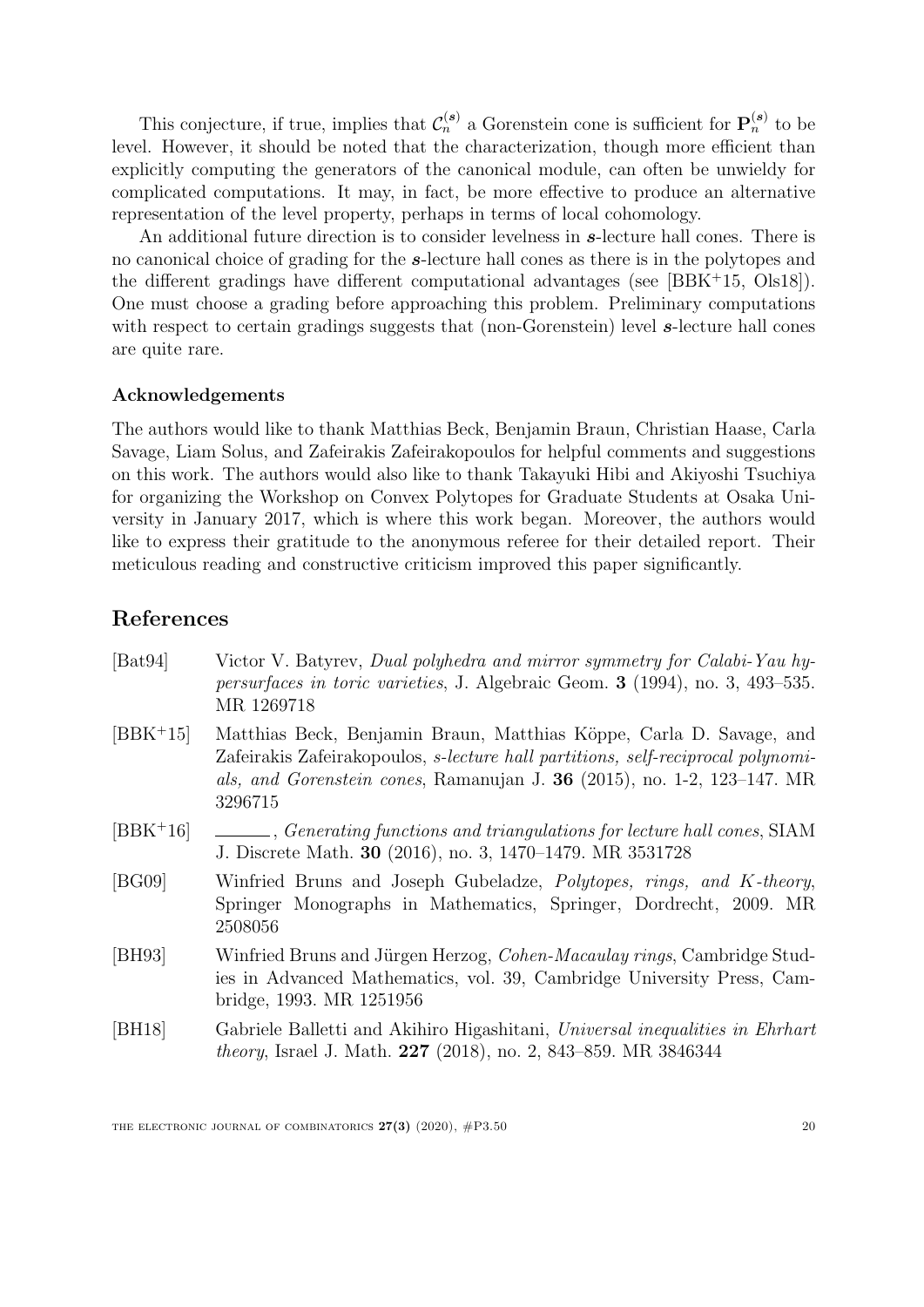- <span id="page-21-15"></span>[BIR<sup>+</sup>] Winfried Bruns, Bogdan Ichim, Tim Römer, Richard Sieg, and Christof Soeger, Normaliz. algorithms for rational cones and affine monoids, Available at <https://www.normaliz.uni-osnabrueck.de>.
- <span id="page-21-14"></span>[BL20] Petter Brändén and Madeleine Leander, *Lecture hall p-partitions*, J. Comb. 11 (2020), no.2, 391–412.
- <span id="page-21-6"></span>[BME97a] Mireille Bousquet-Mélou and Kimmo Eriksson, Lecture hall partitions, Ramanujan J. 1 (1997), no. 1, 101–111. MR 1607531
- <span id="page-21-7"></span>[BME97b] , Lecture hall partitions. II, Ramanujan J. 1 (1997), no. 2, 165–185. MR 1606188
- <span id="page-21-9"></span>[BR15] Matthias Beck and Sinai Robins, Computing the continuous discretely, second ed., Undergraduate Texts in Mathematics, Springer, New York, 2015. MR 3410115
- <span id="page-21-13"></span>[BS20] Petter Brändén and Liam Solus, Some algebraic properties of lecture hall  $polytopes$ , Sém. Lothar. Combin. 84B (2020), Art. 25, 12 pp.
- <span id="page-21-1"></span>[CLS11] David A. Cox, John B. Little, and Henry K. Schenck, Toric varieties, Graduate Studies in Mathematics, vol. 124, American Mathematical Society, Providence, RI, 2011. MR 2810322
- <span id="page-21-2"></span>[Cox15] David A. Cox, Mirror symmetry and polar duality of polytopes, Symmetry 7 (2015), no. 3, 1633–1645. MR 3407829
- <span id="page-21-0"></span>[DNH97] Emanuela De Negri and Takayuki Hibi, Gorenstein algebras of Veronese type, J. Algebra 193 (1997), no. 2, 629–639. MR 1458806
- <span id="page-21-5"></span>[EHHSM15] Viviana Ene, Jürgen Herzog, Takayuki Hibi, and Sara Saeedi Madani, Pseudo-Gorenstein and level Hibi rings, J. Algebra 431 (2015), 138–161. MR 3327545
- <span id="page-21-8"></span> $[Ehr62]$  Eugène Ehrhart, *Sur les polyèdres homothétiques bordés à n dimensions*, C. R. Acad. Sci. Paris 254 (1962), 988–990. MR 0131403
- <span id="page-21-3"></span>[Hib87] Takayuki Hibi, Distributive lattices, affine semigroup rings and algebras with straightening laws, Commutative algebra and combinatorics (Kyoto, 1985), Adv. Stud. Pure Math., vol. 11, North-Holland, Amsterdam, 1987, pp. 93– 109. MR 951198
- <span id="page-21-11"></span>[Hib90] , Some results on Ehrhart polynomials of convex polytopes, Discrete Math. **83** (1990), no. 1, 119–121. MR 1065691
- <span id="page-21-10"></span>[Hib92] , Algebraic combinatorics on convex polytopes, Carslaw Publications, Glebe, 1992. MR 3183743
- <span id="page-21-12"></span>[HKN18] Johannes Hofscheier, Lukas Katthän, and Benjamin Nill, *Ehrhart theory of* spanning lattice polytopes, Int. Math. Res. Not. IMRN (2018), no. 19, 5947– 5973. MR 3867398
- <span id="page-21-4"></span>[HM16] Takayuki Hibi and Kazunori Matsuda, *Quadratic Gröbner bases of twinned* order polytopes, European J. Combin. 54 (2016), 187–192. MR 3459062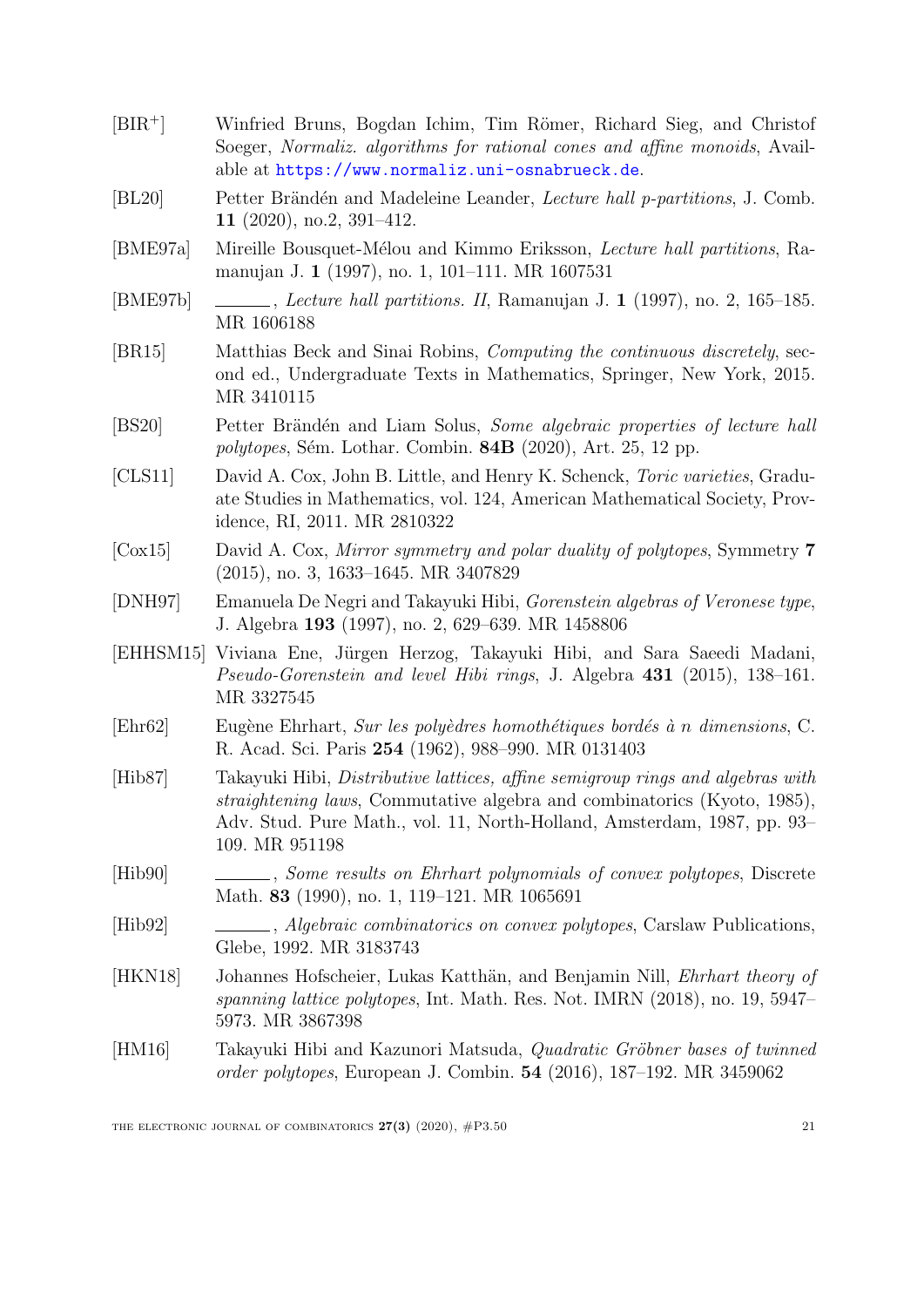<span id="page-22-14"></span><span id="page-22-13"></span><span id="page-22-12"></span><span id="page-22-11"></span><span id="page-22-10"></span><span id="page-22-9"></span><span id="page-22-8"></span><span id="page-22-7"></span><span id="page-22-6"></span><span id="page-22-5"></span><span id="page-22-4"></span><span id="page-22-3"></span><span id="page-22-2"></span><span id="page-22-1"></span><span id="page-22-0"></span>

| [Hoc72] | Melvin Hochster, Rings of invariants of tori, Cohen-Macaulay rings gener-<br>ated by monomials, and polytopes, Ann. of Math. $(2)$ 96 $(1972)$ , 318-337.<br>MR 0304376                                                                              |  |  |
|---------|------------------------------------------------------------------------------------------------------------------------------------------------------------------------------------------------------------------------------------------------------|--|--|
| [HOT17] | Takayuki Hibi, McCabe Olsen, and Akiyoshi Tsuchiya, Self dual reflexive<br>simplices with Eulerian polynomials, Graphs Combin. $33$ (2017), no. 6, 1401–<br>1404. MR 3735706                                                                         |  |  |
| [HOT18] | Governmental properties and integer decomposition properties of lecture<br>hall polytopes, Mosc. Math. J. 18 (2018), no. 4, 667–679. MR 3914109                                                                                                      |  |  |
| [HS16]  | Takayuki Hibi and Liam Solus, Facets of the r-stable $(n, k)$ -hypersimplex,<br>Ann. Comb. 20 (2016), no. 4, 815–829. MR 3572388                                                                                                                     |  |  |
| [HW08]  | G. H. Hardy and E. M. Wright, An introduction to the theory of numbers,<br>sixth ed., Oxford University Press, Oxford, 2008, Revised by D. R. Heath-<br>Brown and J. H. Silverman, With a foreword by Andrew Wiles. MR 2445243                       |  |  |
| [HY18a] | Akihiro Higashitani and Kohji Yanagawa, Non-level semi-standard graded<br>Cohen-Macaulay domain with h-vector $(h_0, h_1, h_2)$ , J. Pure Appl. Algebra<br>222 (2018), no. 1, 191-201. MR 3681002                                                    |  |  |
| [HY18b] | Non-level semi-standard graded Cohen-Macaulay domain with h-<br><i>vector</i> $(h_0, h_1, h_2)$ , J. Pure Appl. Algebra 222 (2018), no. 1, 191–201. MR<br>3681002                                                                                    |  |  |
| [LS14]  | Fu Liu and Richard P. Stanley, The lecture hall parallelepiped, Ann. Comb.<br><b>18</b> (2014), no. 3, 473–488. MR 3245894                                                                                                                           |  |  |
| [LS19]  | Fu Liu and Liam Solus, On the relationship between Ehrhart unimodality and<br><i>Ehrhart positivity</i> , Ann. Comb. 23 (2019), no. 2, 347–365. MR 3962862                                                                                           |  |  |
| [MS05]  | Ezra Miller and Bernd Sturmfels, <i>Combinatorial commutative algebra</i> , Grad-<br>uate Texts in Mathematics, vol. 227, Springer-Verlag, New York, 2005. MR<br>2110098                                                                             |  |  |
| [Ols18] | McCabe Olsen, <i>Hilbert bases and lecture hall partitions</i> , Ramaujan J. 47<br>$(2018)$ , no. 3, 509–531. MR 3874805                                                                                                                             |  |  |
| [PS13a] | Thomas W. Pensyl and Carla D. Savage, <i>Lecture hall partitions and the</i><br>wreath products $C_k \wr S_n$ (reprint of MR3055684), Combinatorial number the-<br>ory, De Gruyter Proc. Math., De Gruyter, Berlin, 2013, pp. 137–154. MR<br>3220920 |  |  |
| [PS13b] | ____, Rational lecture hall polytopes and inflated Eulerian polynomials,<br>Ramanujan J. 31 (2013), no. 1-2, 97-114. MR 3048657                                                                                                                      |  |  |
| [Sav16] | Carla D. Savage, The mathematics of lecture hall partitions, J. Combin.<br>Theory Ser. A 144 (2016), 443-475. MR 3534075                                                                                                                             |  |  |
| SS12    | Carla D. Savage and Michael J. Schuster, <i>Ehrhart series of lecture hall poly-</i><br>topes and Eulerian polynomials for inversion sequences, J. Combin. Theory<br>Ser. A 119 (2012), no. 4, 850–870. MR 2881231                                   |  |  |